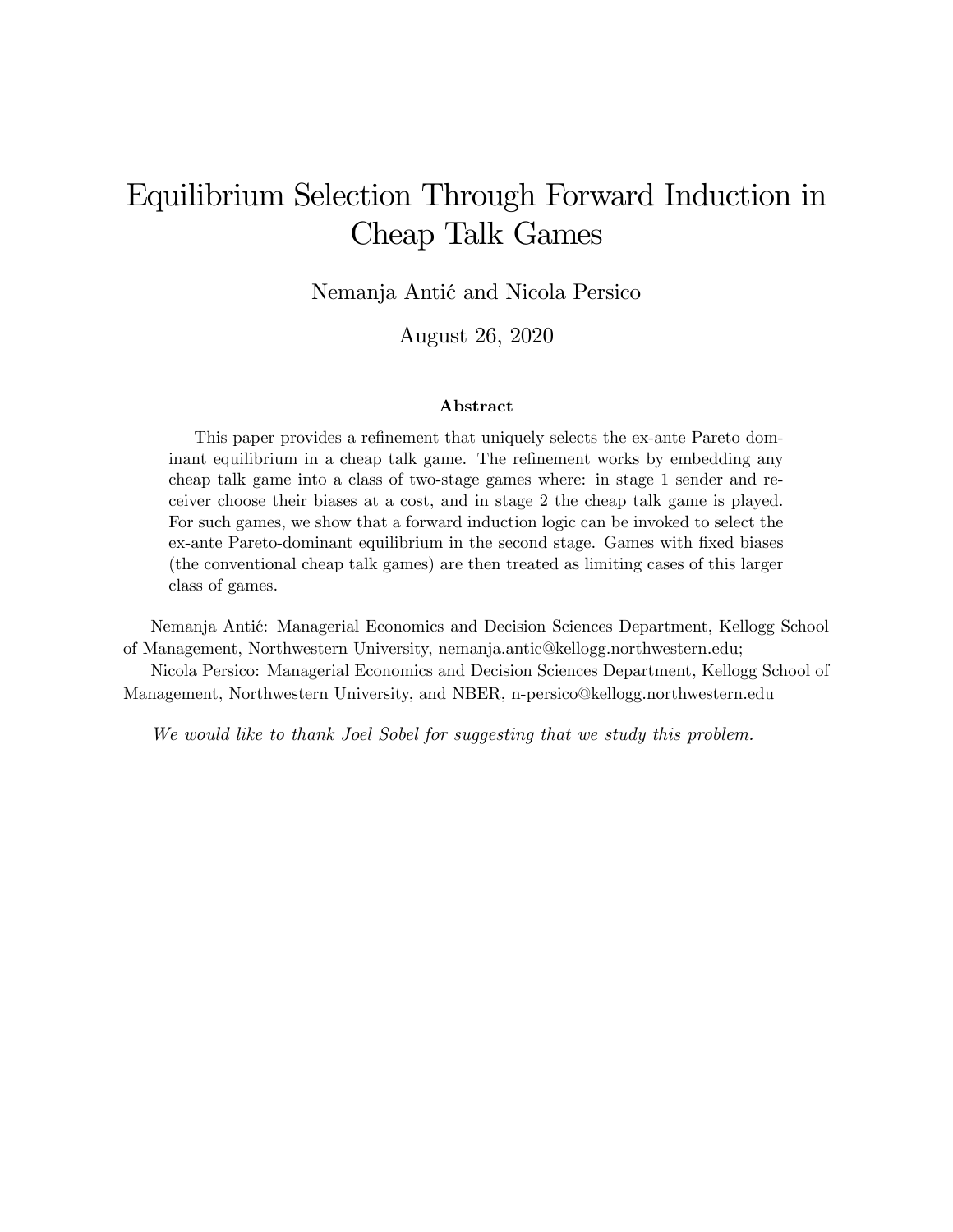### 1 Introduction

Cheap talk games are ubiquitous in applied theory. However, cheap talk games have multiple equilibria and this presents a problem for analyzing comparative statics. Applied papers usually restrict attention to the most informative equilibrium, and justify this restriction by invoking the fact that this equilibrium is ex-ante Pareto dominant, i.e., it is the best equilibrium for both sender and receiver. This paper provides a refinement that leverages this intuition and uniquely selects the ex-ante Pareto dominant equilibrium.<sup>1</sup>

Our refinement works by embedding any cheap talk game into a larger space: the class of games where the relative biases of sender and receiver are chosen endogenously before the cheap talk game is played.<sup>2</sup> For such games, we show that a forward induction logic can be invoked to select the ex-ante Pareto-dominant equilibrium in the second stage (Section 3.2). Games with fixed biases (the convential cheap talk games) are then treated as limiting cases of this larger class of games.

Our model is as follows. Before the cheap talk stage, every agent  $i$  obtains a certain quantity of  $q_i$  at a cost  $c_i(q_i)$ . After paying this cost, each agent is assigned the following payoff function in the cheap talk game:

 $U\left(a,q_i,\omega\right),$ 

where a is the action taken by the receiver, the quantity  $q_i$  encodes the heterogeneity across agents, and  $\omega$  represents the unknown (to the receiver) state of the world. Then the  $q_i$ 's become publicly observable. Then the sender learns  $\omega$  and the cheap talk stage takes place.

Given any constellation of  $(q_R, q_S)$  chosen in the first stage, the second-stage cheap talk game has multiple equilibria. But, in the first stage, agents can use their choice of  $q_i$ to "compellingly signal" their expectation that the ex-ante Pareto-dominant equilibrium will be played.

The limiting case with exogenously fixed biases  $\overline{q}_i$  can be represented as the limit of sequences of games with cost functions cost  $c_i(\cdot)$  that increasingly penalize any choice  $q_i \neq \overline{q}_i$ . Our refinement applies to every game in the sequence, and thus selects the Pareto-dominant equilibrium in the limit.

### 2 Graphical intuition for the result

The result is proved as follows. Fix any first-stage choice  $(q_i^*, q_{-i}^*)$  and assume by contradiction that a Pareto-dominated equilibrium  $\Omega_1$  is played in the cheap talk stage. We construct a specific deviation  $\tilde{q}_i$  such that, among all cheap-talk equilibria that are possible following  $(\tilde{q}_i, q_{-i}^*)$ , exactly one of them makes agent *i* strictly better off, and any

<sup>&</sup>lt;sup>1</sup>Chen, Kartik, and Sobel (2008) is the only other available refinement, to our knowledge. The pros and cons of that refinement are discussed in Section 6.

<sup>&</sup>lt;sup>2</sup>Games where the conflict of interest between sender and receiver is determined endogenously prior to the cheap talk phase are of applied interest in their own right. See, e.g.: Antic and Persico (2020), forthcoming; Argenziano et al., (2016); Austen-Smith, (1994); Deimen and Szalay (2019a, 2019b); Rantakari (2017). These papers, however, do not discuss equilibrium selection.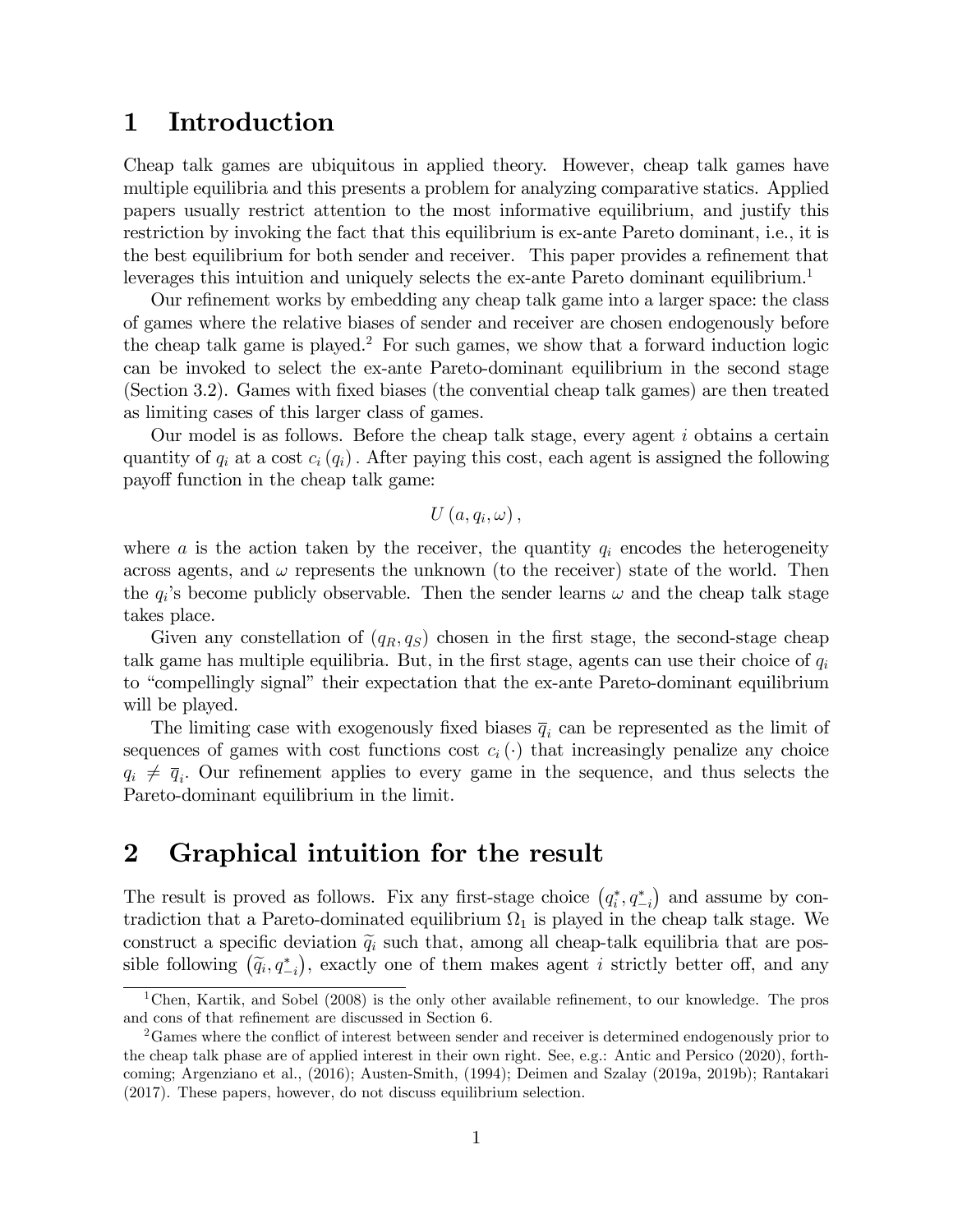

Figure 1: Agent i's best-response problem. The convex green function represents i's cost of choosing a certain level of  $q_i$ . Every concave orange dome represents is ex-ante payoff in the cheap talk game following  $q_i$ , if equilibrium  $\Omega$  is played. Higher domes correspond to equilibria that deliver a higher ex-ante payoff to agent  $i$ .

other equilibrium makes agent *i* strictly worse off, relative to *i*'s payoff at  $(q_i^*, q_{-i}^*, \Omega_1)$ . The deviation  $\tilde{q}_i$ , if it exists, is "compelling" to the other player because it unequivocally coordinates her on the only one among many possible second-stage equilibria that player  $i$  "could have wished to achieve" by deviating. If such a deviation exists, the candidate triple  $(q_R^*, q_S^*, \Omega_1)$  is deemed inconsistent with forward induction.

Next we provide a graphical intuition for how the deviation  $\tilde{q}_i$  is constructed. The Ögures that follow are visually patterned after the quadratic cheap talk game in Crawford and Sobel (1982), but the qualitative properties used in the proof hold much more generally.

For a given  $q_{-i}^*$ , Figure 1 illustrates the elements of agent *i*'s best-response problem. The convex green function represents is cost of choosing a certain level of  $q_i$ . Every concave dome represents i's ex-ante payoff  $V_i(q_i, q_{-i}^*; \Omega)$  in the cheap talk game following  $q_i$ , if equilibrium  $\Omega$  is played. Higher domes correspond to equilibria that deliver a higher ex-ante payoff to agent i. Given  $q_i^*$ , for example, Figure 1 indicates that three (nonbabbling) equilibria exist and that equilibrium  $\Omega_1$  is not Pareto-dominant. The segment AD represents i's total payoff, i.e., the payoff after subtracting the cost  $c_i$ , if equilibrium  $\Omega_1$  is played following  $(q_i^*, q_{-i}^*)$ . We now show that the point A is inconsistent with forward induction.

To construct the deviation  $\tilde{q}_i$ , first move up vertically on the graph from point A to point A' (refer to Figure 2 step 1). The segment  $A'D$  represents is total payoff if the Pareto-dominant equilibrium  $\Omega_3$  is played following  $(q_i^*, q_{-i}^*)$ . Next, move left along the upper envelope of the orange domes (this corresponds to picking out the best equilibrium following any  $q_i < q_i^*$ ). Initially, that is, for  $q_i = q_i^* - \varepsilon$ , agent *i*'s total payoff exceeds the total payoff at  $q_i^*$  (the latter is represented by the segment  $AD$ ). As we continue moving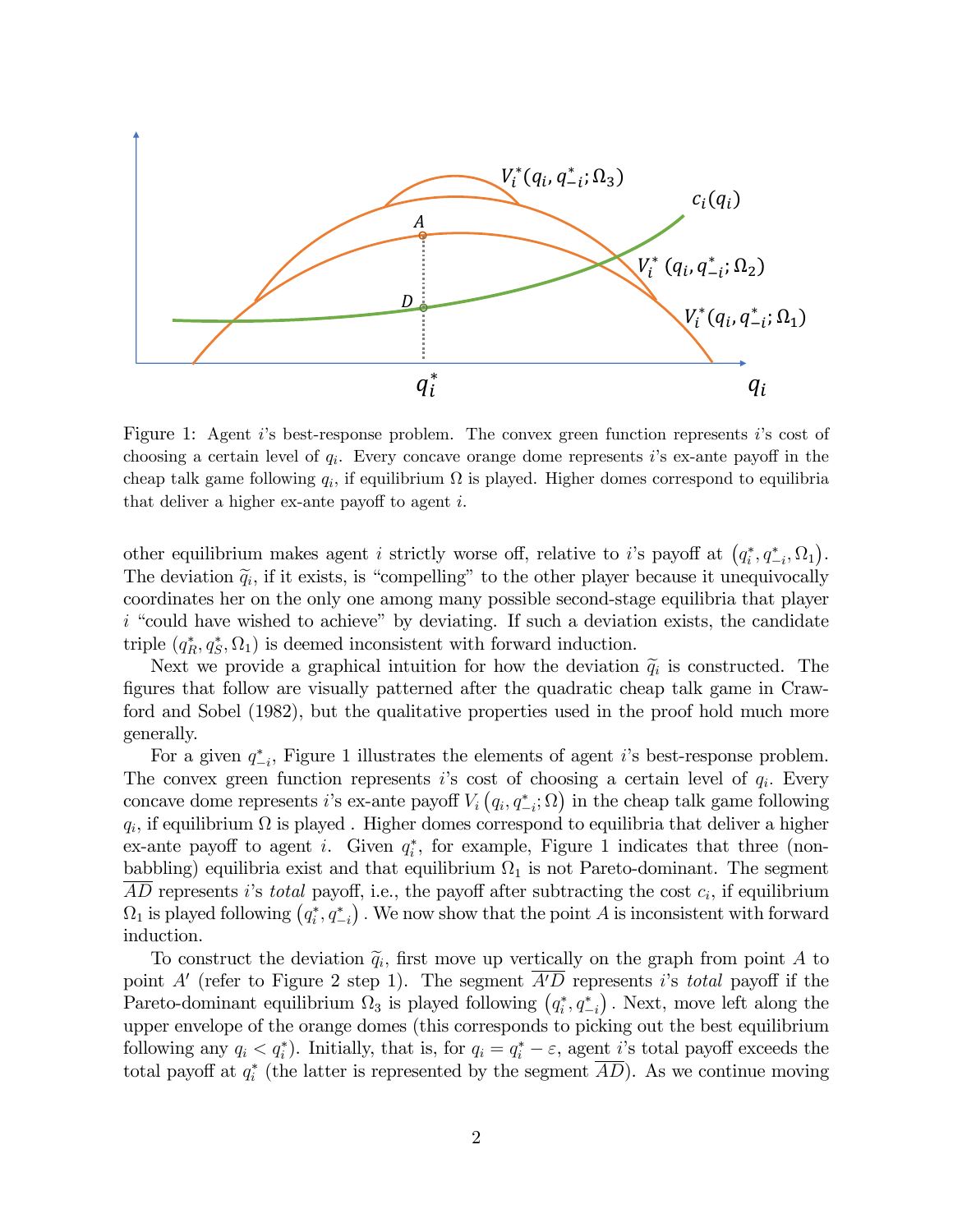

Step 1: go straight up, then move to the left along the upper envelope until the point  $y$  is reached



Step 2: move back slightly towards  $q_i^*$ , and you've found  $\widetilde{q}_i$ .

Figure 2: This figure illustrates the two-step procedure used to find a "compelling" deviation  $\tilde{q}_i$  that agent i can use to coordinate the other agent away from the Pareto-dominated outcome  $(q_i^*, q_{-i}^*, \Omega_1)$ . The point  $\tilde{q}_i$  is such that, among all cheap-talk equilibria that are possible given  $({\tilde q}_i, q_{-i}^*)$ , exactly one of them  $(\Omega_2$ , corresponding to payoff B') makes agent i strictly better of (this is because  $\overline{B'C'} > \overline{AD}$ ); and all other cheap talk equilibria make agent *i* strictly worse off (this is because  $\overline{B''C'} < \overline{AD}$ ).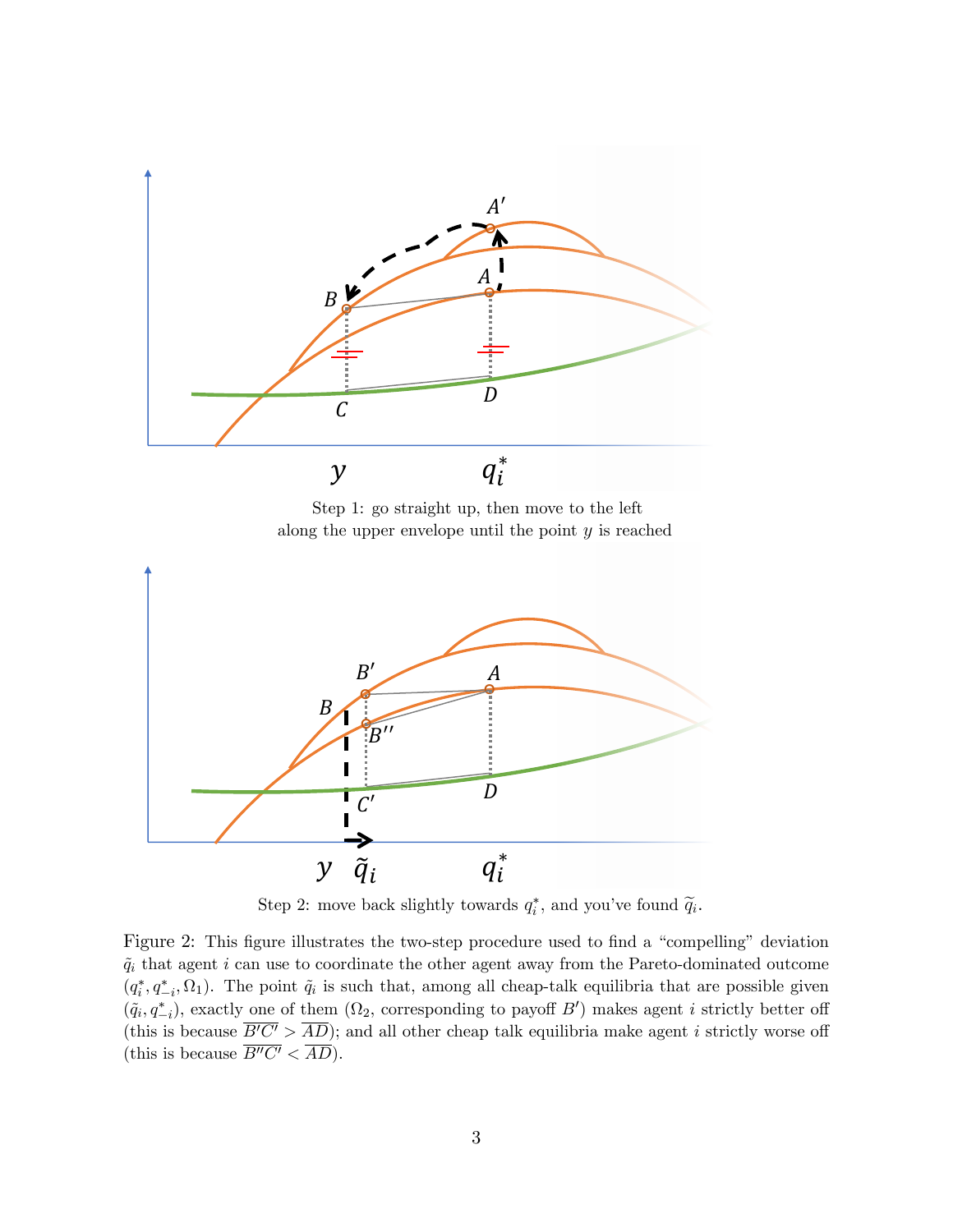down and to the left along the upper envelope, we will eventually encounter a point  $q_i = y$ at which i's total payoff  $\overline{BC}$  equals the total payoff  $\overline{AD}$ . Set  $\tilde{q}_i = y + \varepsilon$ : on the graph (Figure 2 step 2) this corresponds to moving back slightly toward  $q_i^*$ . The point  $\widetilde{q}_i$  is our "secondline" decision indeed among all character to the possible decision is the contracted and the contracted and the ìcompellingî deviation: indeed, among all cheap-talk equilibria that are possible given  $(\widetilde{q}_i, q_{-i}^*)$ , exactly one of them (point B') makes agent *i* strictly better off relative to *i*'s payoff at  $(q_i^*, q_{-i}^*, \Omega_1)$ : this is because  $\overline{B'C'} > \overline{AD}$ ; and all other equilibria make agent i strictly worse off (this is because  $\overline{B''C'} < \overline{AD}$ ).

### 3 Model

The state of the world is  $\omega \in [0, 1]$ , where  $\omega \sim f$  and  $f > 0$  is absolutely continuous. Agents are indexed by  $i \in \{S, R\}$  with S being the sender and R the receiver.

The timing is as follows:

- 1. Agents  $i = R, S$  simultaneously and independently select  $q_i$  at a cost  $c_i(q_i)$ . The  $\theta_i$ 's are publicly observed.
- 2. The sender privately learns  $\omega$  and engages in cheap talk with the receiver.
- 3. The receiver chooses action  $a$ .
- 4. Payoffs accrue.

After paying the cost  $c_i(q)$ , an agent i who obtains q experiences the following utility:

$$
U\left(a,q,\omega\right). \tag{1}
$$

Note that, in general, the game between S and R is not symmetric because  $c_S(\cdot) \neq c_R(\cdot)$ . This asymmetry will, in general, cause the agents' choices  $q_S^* \neq q_R^*$  to not align, resulting in a conflict of interest between sender and receiver in the cheap talk game. The functions  $U(\cdot,\cdot,\cdot)$ , and  $c_i(\cdot)$  are twice continuously differentiable.<sup>3</sup>

#### 3.1 Notation for the cheap talk game

The cheap talk game takes  $q_R$  and  $q_S$  as parameters. A vector  $\Omega = [\omega_0, \omega_1, ..., \omega_N]$  with  $\omega_0 = 0, \omega_N = 1$ , and  $\omega_k < \omega_{k+1}$  is called a partition of the state space.<sup>4</sup> The elements  $\omega_k$  are called partition cutoffs. Given a partition  $\Omega$  (not necessarily an equilibrium one), define the function:

$$
V_i(q_i, q_{-i}; \Omega) = \sum_{k=1}^{N} \int_{\omega_{k-1}}^{\omega_k} U\left(a_k^*, q_i, \omega\right) dF\left(\omega\right), \qquad (2)
$$

<sup>3</sup>This setup is similar to that in our forthcoming paper (Antic and Persico 2020).

Formally,  $\Omega$  is a set of disjoint intervals of the form:  $\{[\omega_0, \omega_1), [\omega_1, \omega_2], ..., [\omega_{N-1}, \omega_N]\}$ ; for short, we notate  $\Omega$  as the vector of interval cutoffs.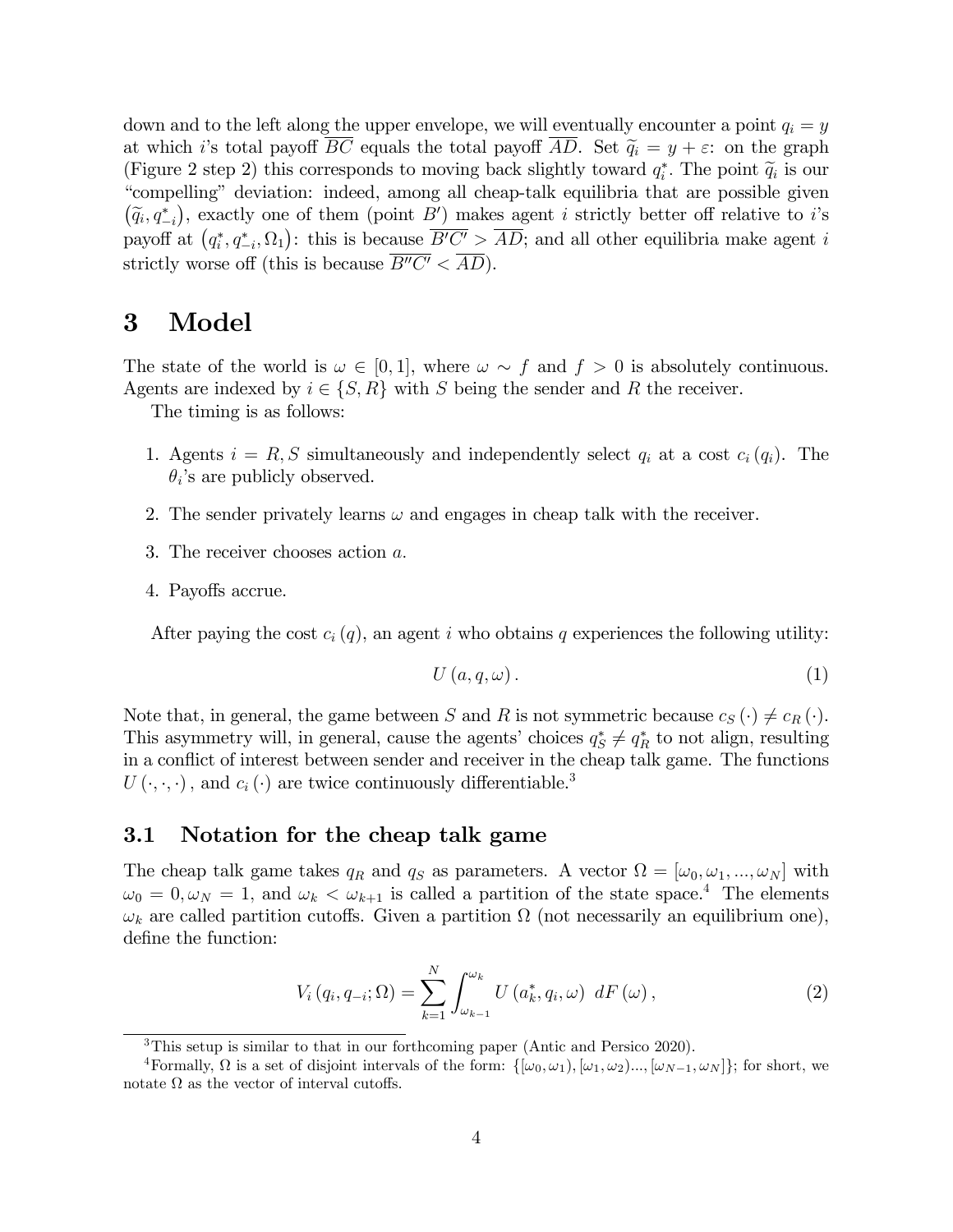where

$$
a_{k}^{*} \in \arg \max_{a} \int_{\omega_{k-1}}^{\omega_{k}} U\left(a, q_{R}, \omega\right) dF\left(\omega\right) , \qquad (3)
$$

for  $k = 1, ..., N$ . A partition  $\Omega_N = [0, \omega_1^*, ... \omega_{N-1}^*, 1]$  that solves:

$$
U(a_k^*, q_S, \omega_k^*) = U(a_{k+1}^*, q_S, \omega_k^*)
$$
\n(4)

for  $k = 1, ..., N - 1$  is said to be an N-partition equilibrium in the cheap talk game. When evaluated at an equilibrium, the function (2) is written as:

$$
V_i^* (q_i, q_{-i}; \Omega_N), \qquad (5)
$$

and it represents agent  $i$ 's ex-ante payoff in this equilibrium.

### 3.2 Forward induction criterion

We provide a definition of forward induction, and assumptions sufficient to select a unique cheap-talk equilibrium in the second stage. All proofs are provided in Appendix A.

Denote by  $\Omega(q_R, q_S)$  any correspondence that, to any pair  $(q_R, q_S)$ , associates an Ndimensional vector which is N-partition cheap talk equilibrium given  $(q_R, q_S)$ . Note that no continuity assumptions are placed on the correspondence  $\Omega$  (for instance, N need not be the same for nearby points in the domain). The next definition works by restricting "admissible" correspondences  $\Omega$  through a criterion in the spirit of forward induction (van Damme 1989).<sup>5</sup> The definition is interpreted as an equilibrium selection criterion for second-stage equilibria.

We say that  $\left(q_R^*, q_S^*, \widehat{\Omega}\right)$ ) is a pure-strategy equilibrium in the sequential game if, given that the equilibrium  $\Omega(q_R, q_S)$  is played in the second stage,  $(q_R^*, q_S^*)$  is a pure-strategy Nash equilibrium in the first stage.

Definition 1 (equilibrium selection through forward induction) A pure-strategy equilibrium in the sequential game  $(q_R^*, q_S^*, \widehat{\Omega})$  $\big)$  is consistent with forward induction if no agent i and deviation  $\tilde{q}_i$  exist, such that exactly one cheap talk equilibrium among those that exist at  $(\widetilde{q}_i, q_{-i}^*)$  makes agent i strictly better off and all other cheap talk equilibria at  $(\widetilde{q}_i, q_{-i}^*)$  make her strictly worse off.

This definition starts from an equilibrium in the sequential game, and checks for specific deviations  $\tilde{q}_i$  such that, among all second-stage equilibria that are possible following the deviation (not restricted to  $\widehat{\Omega}(\widetilde{q}_i, q_{-i}^*)$ ), exactly one of them makes agent *i* better off. The deviation  $\tilde{q}_i$ , if it exists, is "compelling" to the other player because it unequivocally coordinates her on the only one among many possible second-stage equilibria that player  $i$  "could have wished to achieve" by deviating. If such a deviation exists, the candidate triple  $\left(q_R^*, q_S^*, \widehat{\Omega}\right)$ ) is deemed inconsistent with forward induction.

 $5$  The particular definition we use is inspired by Fudenberg and Tirole's (1991) definition.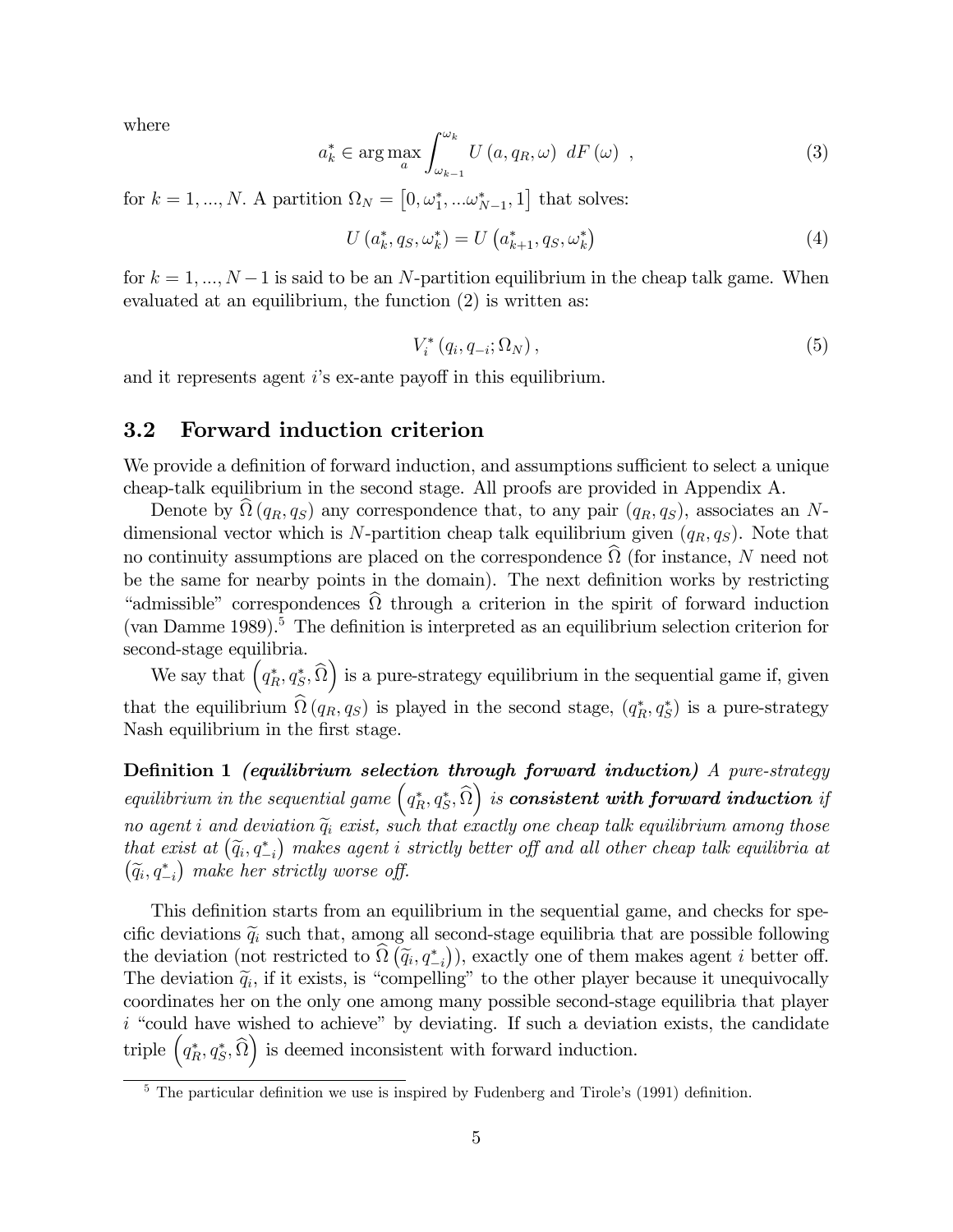This criterion for selecting equilibria is conservative in that equilibria are only eliminated by "compelling" deviations which *cannot be misinterpreted by a rational player* who believes her opponent to be rational. Despite being conservative, under the following assumptions this criterion will rule out all but one second-stage equilibrium.

#### 3.3 Assumptions

The following assumptions are sufficient to prove our main result. We view these as mild assumptions , i.e., not very restrictive.

**Assumption 1** (one-to-oneness) Fix any  $(q_R, q_S)$ . If  $\Omega \neq \Omega'$  are two distinct cheaptalk equilibria at  $(q_R, q_S)$ , then  $V_i^*(q_i, q_{-i}; \Omega) \neq V_i^*(q_i, q_{-i}; \Omega')$  for all i.

This assumption says that, for any given  $(q_R, q_S)$ , second-stage equilibria are one-toone with payoff levels. In Crawford and Sobel's (1982) model this property holds when their condition  $(M)$  is satisfied. In Figure 1 this means that every dome is associated with is a distinct cheap talk equilibrium. This is a mild condition.

Let  $V_i^{\text{sup}}$ <sup>sup</sup>  $(q_R, q_S)$  denote agent *i*'s highest payoff across all cheap talk equilibria at  $(q_R, q_S)$ .

Assumption 2 (continuous upper envelope) The function  $V_i^{\text{sup}}$  $\int_i^{\text{sup}}\left(q_R,q_S\right)$  is continuous for all i.

This is a mild assumption. It says that the upper envelope in Figure 1 is continuous.<sup>6</sup>

**Assumption 3 (worse option is available)** For every i there exists a  $\underline{q}_i$  such that

$$
V_i^{\text{sup}}\left(\underline{q}_i, q_{-i}^*\right) - c_i\left(\underline{q}_i\right) \leq V_i\left(q_R^*, q_S^*, \widehat{\Omega}\right) - c_i\left(q_i^*\right).
$$

This assumption says that, for any first-stage equilibrium actions  $(q_R^*, q_S^*)$ , player *i* has a "worse option"  $\underline{q}_i$  available, at which even the best cheap talk equilibrium at  $(\underline{q}_i, q_{-i}^*)$  $\setminus$ (not restricted to  $\Omega$  $\left(\underline{q}_i, q^*_{-i}\right)$ )) gives a (weakly) worse payoff than the equilibrium one. In Figure 1 this assumption checks out: choosing  $q_i$  small enough results in negative payoffs. In general, a  $\underline{q}_i$  with the required property can always be found if the cost  $c_i(\cdot)$  grows fast enough, simply by picking a very large  $q_i$ . Alternatively, any  $q_i$  is suitable such that the only equilibrium at  $(q_{i}, q_{-i}^{*})$ ) is babbling.<sup>7</sup>

Assumption 4 *(finite number of second-stage equilibria are pervasive)* For any given  $(q_i, q_{-i})$ , there is a point z arbitrarily close to  $q_i$  such that the set of cheap-talk equilibria at  $(z, q_{-i})$  is finite.

 ${}^{6}$ In Appendix A we show that this property holds in Crawford and Sobel's (1982) quadratic example. See that appendix for a formal definition of the function  $V_i^{\text{sup}}$ .

<sup>&</sup>lt;sup>7</sup>This is shown in Appendix A. In Crawford and Sobel's  $(1982)$  quadratic example, the latter property holds if, for any given  $q_{-i}$ , agent i's action set includes a  $q_i$  such that  $|b| = |q_R - q_S| > 1/4$ .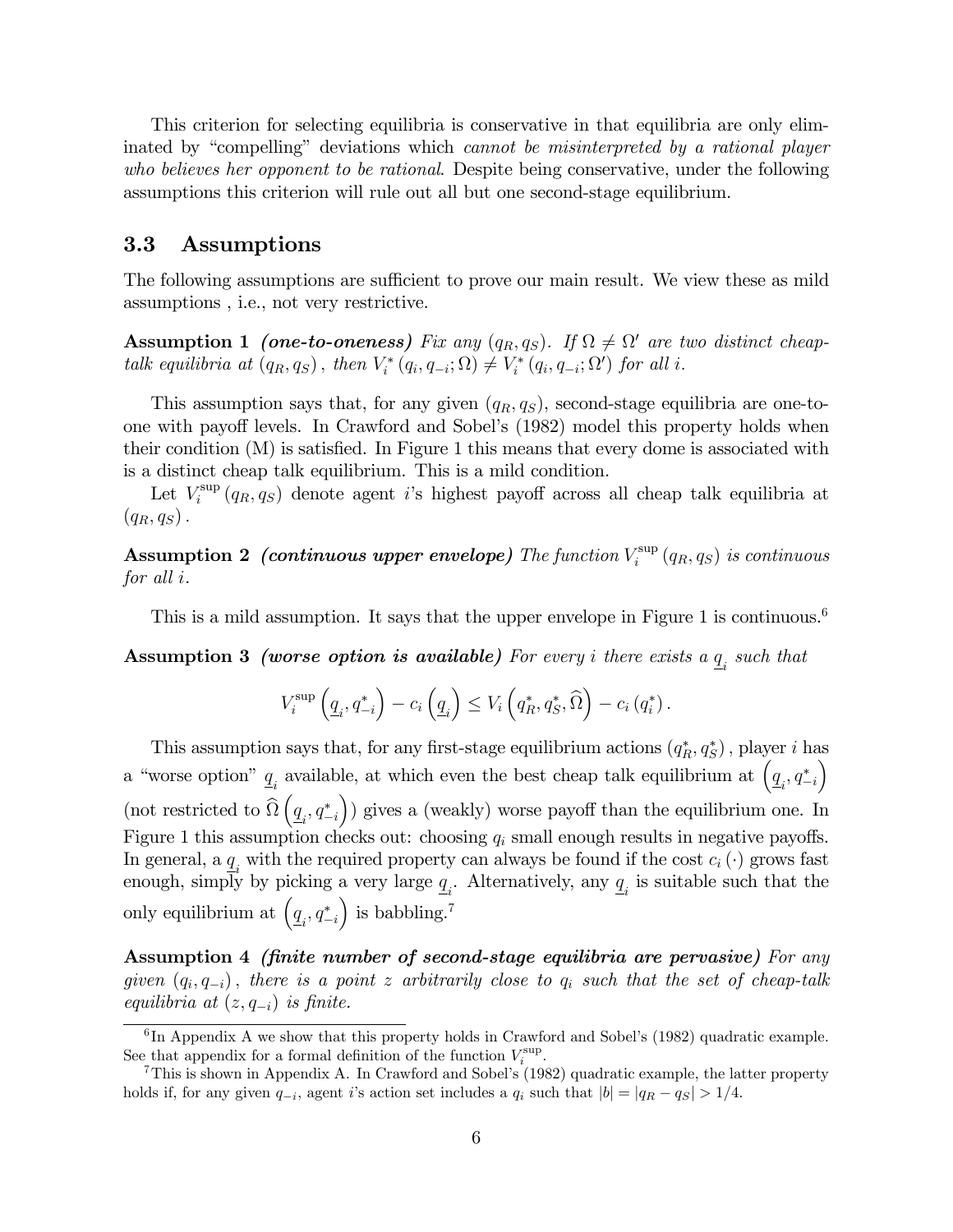In Figure 1 this assumption checks out: for any given choice of  $q_i$  the number of equilibria is finite (3, at most). This property holds under the assumptions of Crawford and Sobel's (1982) Theorem 1. It is easy to see that this property holds in their quadratic example because, unless  $b = 0$ , the cheap talk game has a finite number of equilibria.

### 4 Main result

If the above assumptions hold, then the following result selects the Pareto-dominant cheap-talk equilibrium, if one exists. We say a cheap-talk equilibrium  $\Omega$  is Paretodominant if all players weakly prefer  $\Omega$  to any other cheap talk equilibrium  $\Omega'$ .

 $\bf{Proposition~1}$  (selection through forward induction) Let  $\left(q_R^*,q_S^*,\widehat{\Omega}\right)$  $\big)$  be an equilibrium in the sequential game.

- 1. If for any  $(q_R, q_S)$  the equilibrium selected by  $\Omega(\cdot, \cdot)$  Pareto-dominates all other cheap-talk equilibria that exist at  $(q_R, q_S)$ , then  $(q_R^*, q_S^*, \hat{\Omega})$  $\big)$  is consistent with forward induction.
- 2. If  $\Omega(q_R^*, q_S^*)$  does not Pareto-dominate all other cheap-talk equilibria at  $(q_R^*, q_S^*)$ , then there is a cost function  $\tilde{c}_i$  arbitrarily close to  $c_i$  in the uniform norm such that  $\Big(q_R^\ast,q_S^\ast,\widehat{\Omega}$  $\bigg)$  remains an equilibrium in the sequential game but it is not consistent with forward induction.

**Proof.** This is a restatement of Corollary 1 in Appendix A. ■

Proposition 1 says the following. Take any equilibrium of the first-stage game  $(q_R^*, q_S^*)$ that is computed under the stipulation that second-stage equilibrium selection (that is, the cheap talk equilibrium  $\Omega(\cdot, \cdot)$  evaluated at any point  $(q_R, q_S)$  is Pareto-dominant "on and off path;" then, this equilibrium is consistent with forward induction (part  $1$ ).<sup>8</sup> Furthermore, forward induction requires the second-stage (cheap talk) equilibrium to be Pareto-dominant "on path" (part 2, approximately).

This result is applicable only if a Pareto-dominant cheap-talk equilibrium exists. Crawford and Sobel (1982) provide sufficient conditions for all cheap-talk equilibria to be Pareto-ranked. Therefore, our result applies to that class of cheap-talk games.

## 5 Extension to games with exogenous conflict of interest

The argument derived in this paper can be used to select the best equilibrium in the game with exogenous conflict of interest (i.e.,  $q_i^*$  is exogenously set equal to  $\overline{q}_i$ ), as follows. The shape of the cost fuctions  $c_i(\cdot)$  have been restricted only mildly by our assumptions. In

 $8$ An example in Appendix A suggests that this condition is not only sufficient, but also necessary.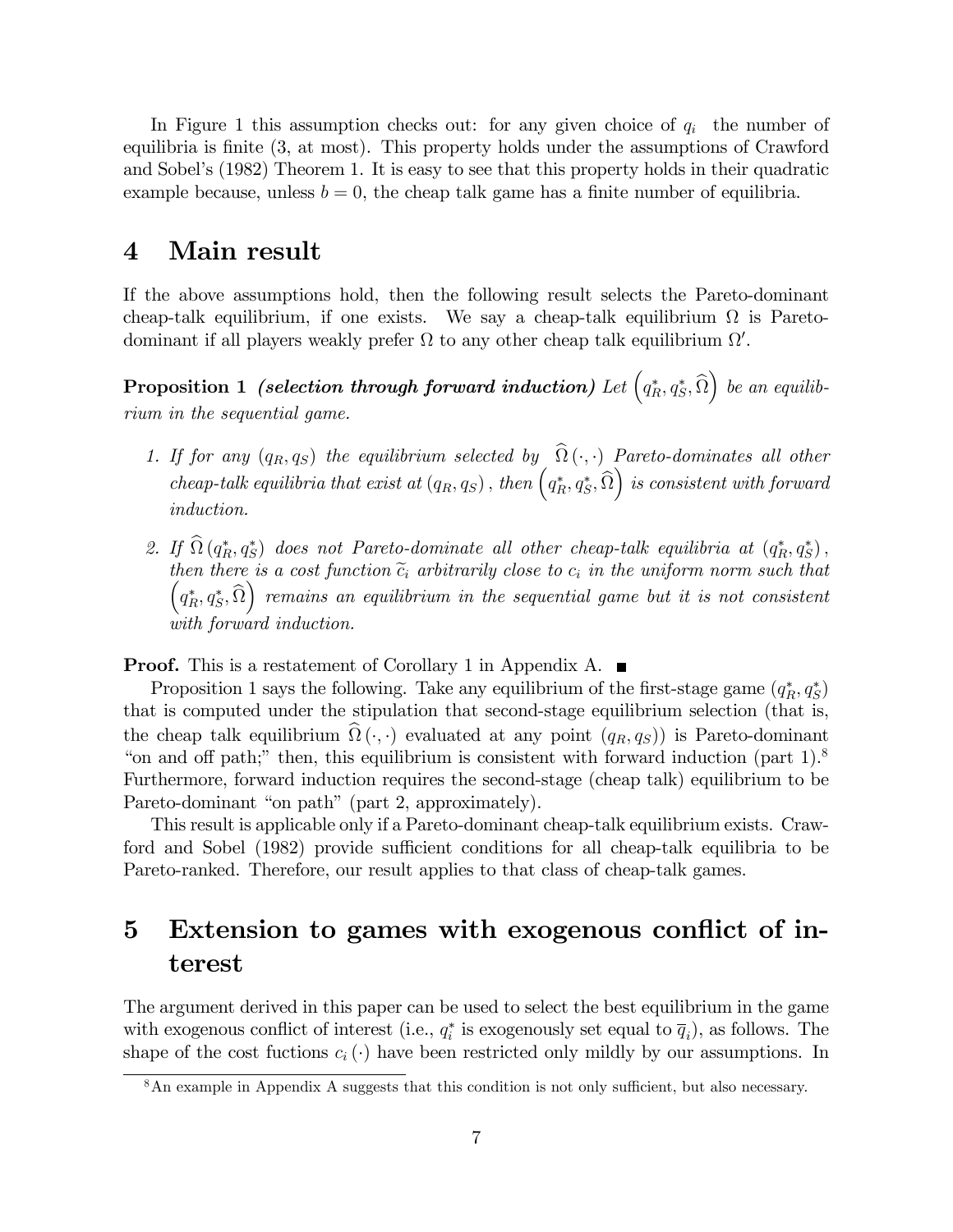particular, we need not assume  $c_i(\cdot)$  is monotone. Consequently, Proposition 1 also applies to cost functions, where the cost is prohibitively high except for in a small neighborhood of some exogenous value  $\overline{q}_i$ . Such cost functions result in equilibrium choices  $q_i^* \approx \overline{q}_i$ , corresponding to a scenario where the endogeneity in the choice of  $q_i$  is almost absent. The limiting case of  $q_i^* \equiv \overline{q}_i$  (i.e., fully exogenous preferences in the cheap talk game) can be approximated by a sequence of games where the continuous cost fuctions  $c_i(\cdot)$ increasingly penalize any choice  $q_i \neq \overline{q}_i$ . Intuitively, in games along the sequence the choice of  $q_i$  becomes progressively "less endogenous." Since Proposition 1 applies to every game in the sequence, then in the limit game fully exogenous preferences, the most informative equilibrium is the limit of the sequence of forward-induction proof equilibria.

### 6 Contribution to the literature and conclusions

Refinement criteria for signaling games such as Kohlberg and Mertens' (1986) stability and Cho and Kreps' (1987) intuitive criterion, do not have power in cheap talk games because messages are free, unlike costly actions in signaling games. Some refinements, such as Farrell's (1993) neologism-proofness, have the power to refine some cheap talk equilibria, but they run into an existence problem: in many popular cheap talk examples, such as Crawford and Sobel's (1982) quadratic example, no equilibria are neologism-proof.<sup>9</sup>

The most attractive refinement to date is Chen, Kartik, and Sobel's (2008) "noincentive-to-separate" (NITS) criterion. An equilibrium satisfies NITS if the type-0 sender could not benefit from credibly identifying himself, if he could. This criterion can be microfounded by viewing the cheap talk game as the limit of games with small lying costs. Monotone equilibria in these games converge to the NITS equilibrium in the cheap talk game, as the lying costs converge to zero uniformly. The NITS refinement is attractive because at least one equilibrium always exists that satisfies NITS and, under Crawford-Sobel's "condition  $M$ ," the only equilibrium that satisfies NITS is the most-informative one. Unlike NITS, our refinement operates at the ex ante stage, i.e., before the sender learns the state of the world. In contrast, in NITS the sender contemplates "causing the equilibrium to switch" after having observed the signal. The two refinements are complementary, in our view: in some applications it may be more natural to assume that there is a cost of lying in the cheap talk game; in other applications, it may be more natural (and indeed, organically desirable) to contemplate the possibility that the agents' biases are determined at an earlier stage of play.

Our analysis builds on the notion of forward induction. The literature on forward induction has progressed greatly since van Damme's (1989) seminal paper, with particular advances made on its epistemic foundations. This paper does not seek to push the foundational frontier. Rather, our contribution is applied: we show that an elementary implementation of the forward induction idea can be used to achieve unique selection.

Finally: while Proposition 1 is stated in the context of cheap talk games, the selection

 $9$ Other papers build on the ideas of neologism proofness. Rabin (1990) runs into multiplicity problems: the selection criterion is not stringent enough to select a unique equilibrium. Matthews, Okuno-Fujiwara, and Postlewaite (1991), like Farrell (1993), runs into existence problems.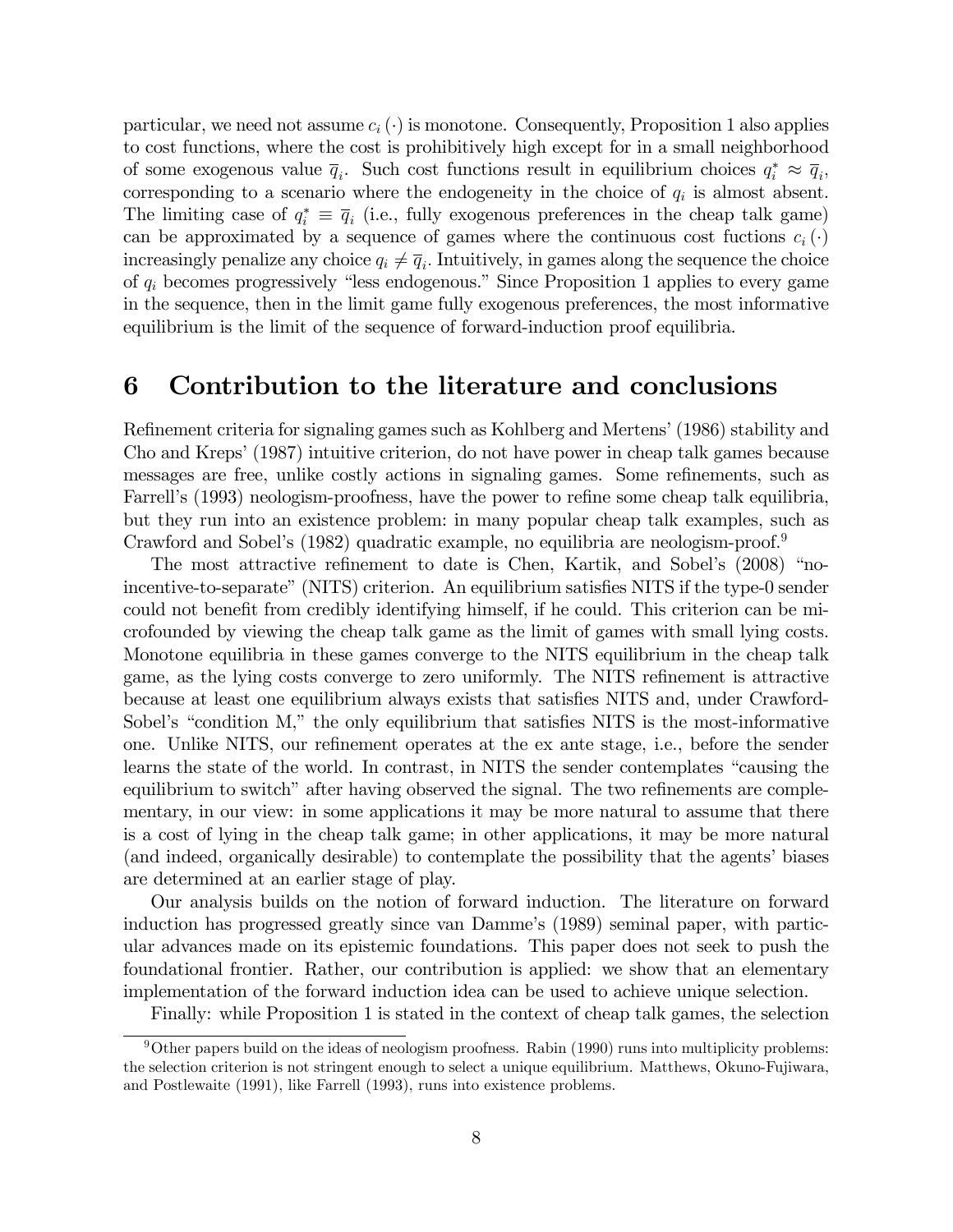logic applies to more general settings. In the appendix, the result is proved without necessarily assuming that the second-stage game is a cheap talk game, provided a Paretodominant equilibrium exists in the second-stage game.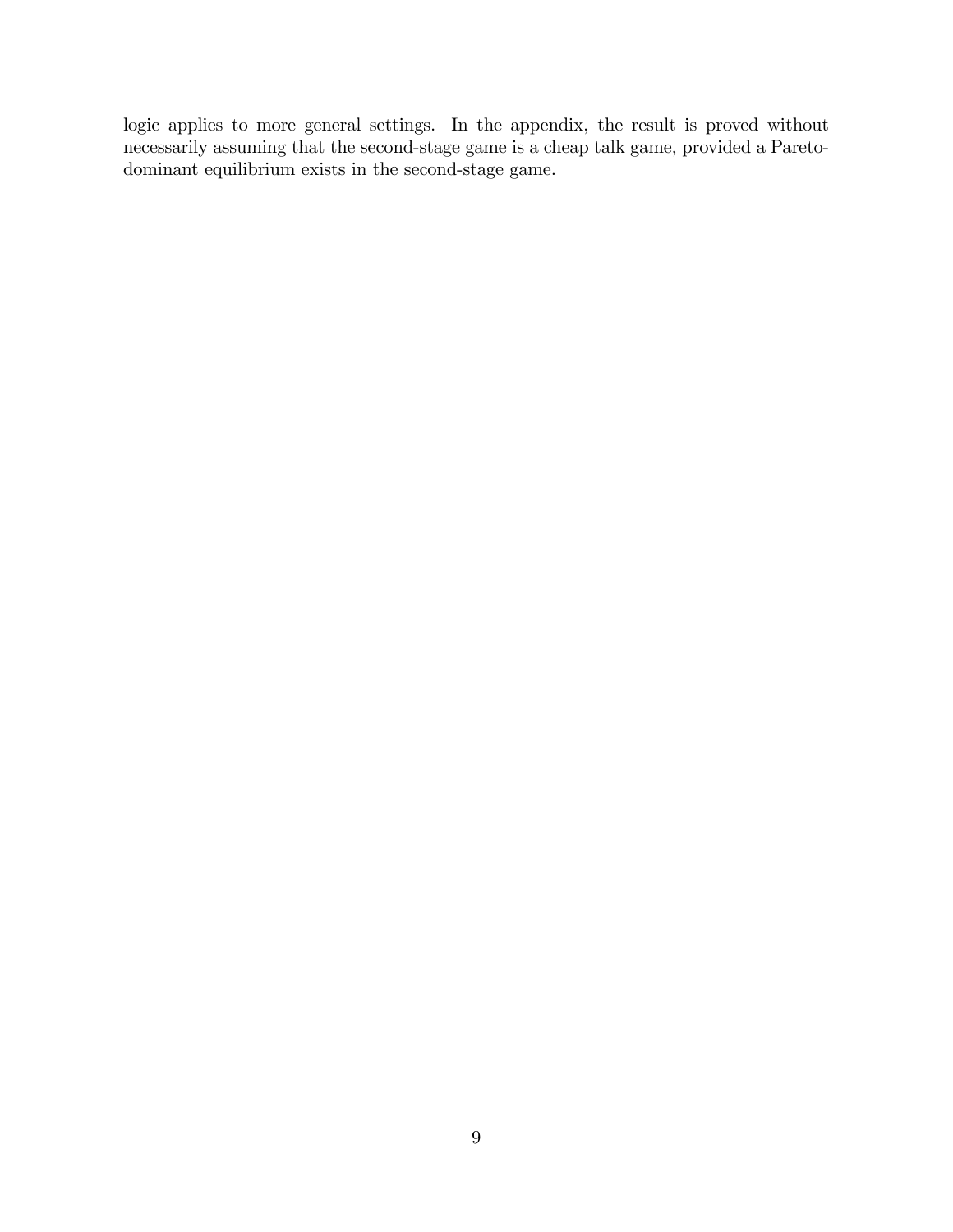## References

- [1] Antić, Nemanja, and Nicola Persico (2020). "Cheap Talk with Endogenous Conflict of Interest." Forthcoming, *Econometrica*.
- [2] Argenziano, R., Severinov, S., & Squintani, F. (2016). "Strategic information acquisition and transmission." American Economic Journal: Microeconomics,  $8(3)$ , 119-55.
- [3] Austen-Smith, D. (1994). "Strategic Transmission of Costly Information." *Econo*metrica, 62, p. 955-63.
- [4] Chen, Y., Kartik, N. and Sobel, J.  $(2008)$  "Selecting Cheap-Talk Equilibria." Econometrica, 76: 117-136.
- [5] Cho, I. K., and Kreps, D. M. (1987). "Signaling games and stable equilibria." The Quarterly Journal of Economics, 102(2), 179-221.
- $[6]$  Crawford, V. and Sobel, J.  $(1982)$  "Strategic Information Transmission." *Economet*rica, 50, issue 6, p. 1431-51.
- [7] Deimen, Inga, and Dezső Szalay (2019a). "Delegated expertise, authority, and communication." American Economic Review 109.4 (2019): 1349-74.
- [8] Deimen, Inga, and Dezsö Szalay (2019b). "Information and communication in organizations." AEA Papers and Proceedings. Vol. 109. 2019.
- [9] Fudenberg, D. and J. Tirole (1991) Game Theory MIT Press.
- [10] Farrell, J. (1993). "Meaning and credibility in cheap-talk games." Games and Economic Behavior, 5(4), 514-531.
- [11] Kartik, N. (2007). "Information Transmission with Almost-Cheap Talk," Manuscript, UC San Diego.
- $[12]$  Kohlberg, E. and Mertens, J-F.  $(1986)$ . "On the Strategic Stability of Equilibria." Econometrica, 54(5), 1003-1037.
- [13] Rantakari, H. (2017). "Managerial Influence and Organizational Performance." Manuscript, University of Rochester.
- [14] van Damme, Eric (1989) "Stable Equilibria and Forward Induction," Journal of Economic Theory, 48(2), pp. 476-496.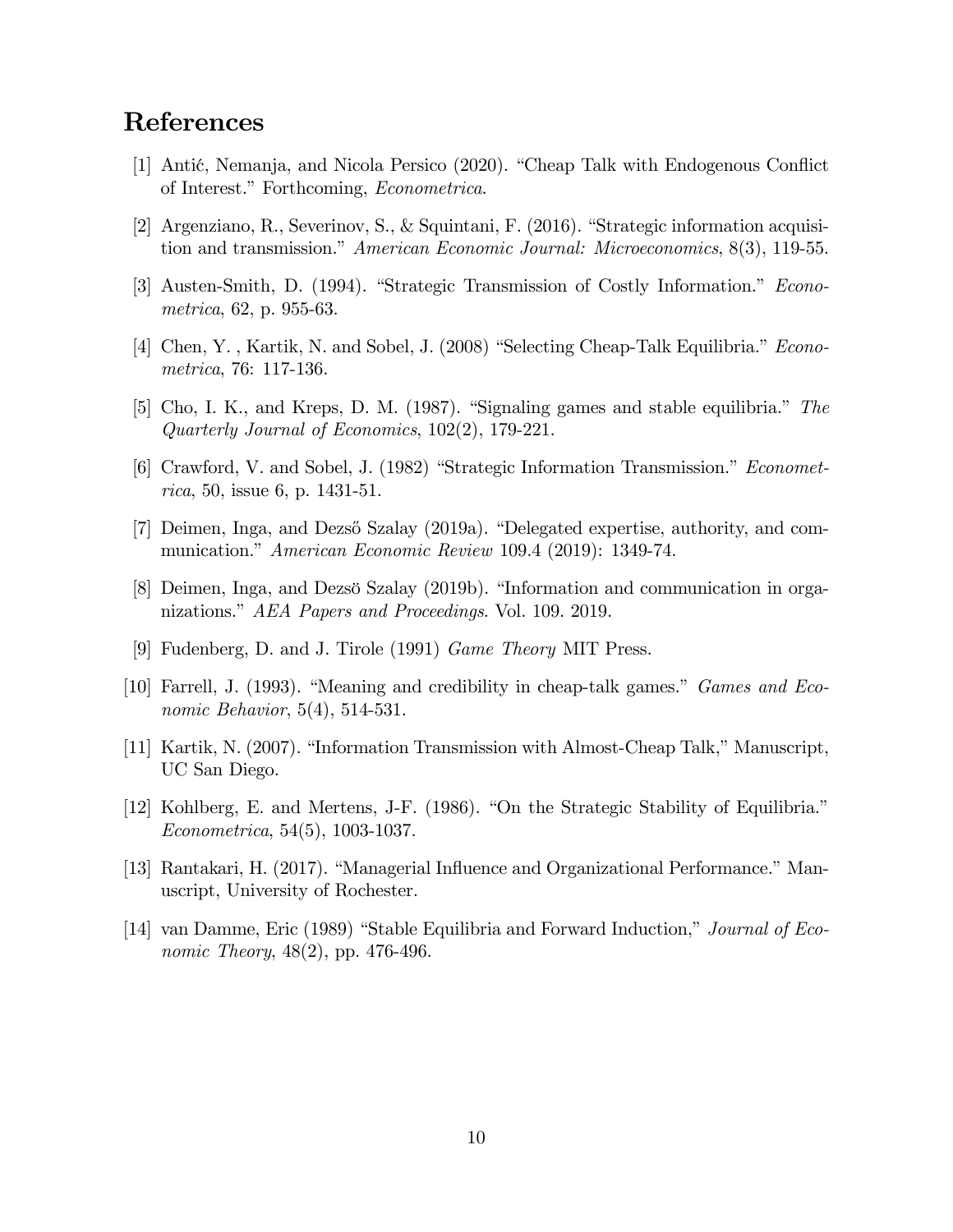# A Appendix: Equilibrium Selection Through Forward Induction

This section studies a two-stage sequential game where, in the first stage, two agents indexed by  $i = R, S$  simultaneously and independently select  $q_i$  at a cost  $c_i(q_i)$ . The second stage is black-boxed through a payoff function V and an index  $\Omega$  that denotes a second-stage equilibrium given  $\mathbf{q} = (q_R, q_S)$ . Agent is payoff in the entire game is:

$$
W_i(\mathbf{q},\Omega)=V_i(q_i,q_{-i};\Omega)-c_i(q_i),
$$

where  $\Omega$  belongs to  $\mathcal{S}(\mathbf{q})$ , a (non-empty) set of second-stage equilibria. The functions  ${V_i}_{i=R,S}$  and the set  $S(\mathbf{q})$  are independent of the shape of  $c_i(\cdot)$  because, by the second stage, the cost  $c_i$  is sunk. The functions  $\{V_i, c_i\}_{i=R,S}$  and the set  $\mathcal{S}(\mathbf{q})$  are the primitives for this analysis and are taken to be fixed throughout.

In this setting, we provide a definition of forward induction, and assumptions sufficient to select a unique equilibrium  $\Omega$  in the second stage. The game described in Section 3 is a special case where  $\mathcal{S}(\mathbf{q})$  represents the set of all equilibria in the cheap talk game with biases given by q, and:

$$
W_i\left(\mathbf{q},\Omega\right)=V_i^*\left(q_i,q_{-i};\Omega\right)-c_i\left(q_i\right),\,
$$

where we have made the change of variables  $q_i = q_i (\theta)$  and  $c_i (q_i) = c_i (\theta)$ .

When  $S(\mathbf{q})$  has more than one element, checking whether a first-stage choice of q is an equilibrium requires one to specify which second-stage equilibria should be used to evaluate a different choice of  $q_i$ . With this issue in mind, we define a suitable notion of equilibrium in the sequential game. Note that throughout this section we restrict attention to equilibria  $q^*$  in pure strategies.

**Definition 2** (equilibrium in the sequential game) For every q, let  $\mathfrak{s}(q)$  denote an element of  $S(\mathbf{q})$ . We say that  $(\mathbf{q}^*, \mathfrak{s})$  is an equilibrium in the sequential game if, for all  $i, \text{ and all } \widetilde{q}_i$ :

$$
W_i(\mathbf{q}^*,\Omega^*) \geq W_i\left(\left(\widetilde{q}_i,q_{-i}^*\right),\mathfrak{s}\left(\widetilde{q}_i,q_{-i}^*\right)\right),\text{ where }\Omega^*=\mathfrak{s}\left(\mathbf{q}^*\right).
$$

This definition parameterizes a (pure-strategy) equilibrium in the sequential game by a selection  $\mathfrak{s}(\mathbf{q})$  of second-stage equilibria that are used to evaluate first-stage choices. In the game described in Section 3, an example of  $\mathfrak{s}(\mathbf{q})$  is: "the cheap talk equilibrium with 2 partition elements if that exists given  $q$ , else the babbling equilibrium; $\degree$  then, first-stage choices would be evaluated by restricting attention to those cheap talk equilibria. In particular, agent  $i$  would evaluate her deviations according to the selection  $\mathfrak{s}$ .

The next definition may be interpreted as an equilibrium selection criterion for secondstage equilibria. It works by restricting "admissible" selections  $\mathfrak{s}(\mathbf{q})$  through a criterion in the spirit of forward induction (van Damme 1989).<sup>10</sup>

 $10$ We acknowledge that Van Damme invokes genericity and finiteness assumptions in his setting, whereas our analysis assumes that q is selected from a continuum.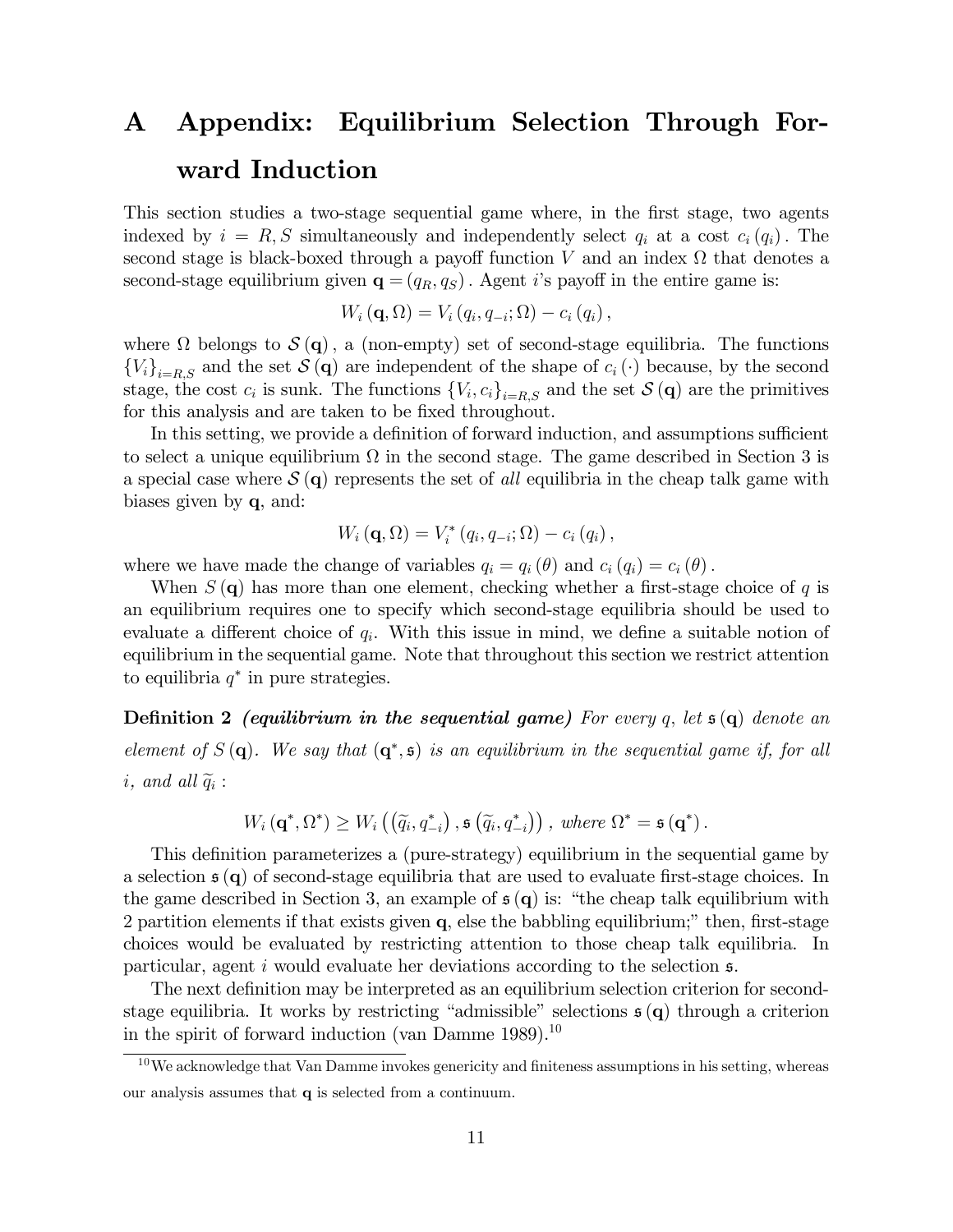**Definition 3** (equilibrium selection through forward induction) An equilibrium  $(q^*, \mathfrak{s})$  in the sequential game is consistent with forward induction if no agent i and deviation  $\tilde{q}_i$  exist, such that exactly one element  $\Omega \in S(\tilde{q}_i, q_{-i}^*)$  makes agent i strictly better off and all other  $\Omega' \in S(\tilde{q}_i, q_{-i}^*)$  make her strictly worse off.

This definition starts from a (pure-strategy) equilibrium in the sequential game, and checks for specific deviations  $\tilde{q}_i$  such that, among all second-stage equilibria that are possible following the deviation (not restricted to  $\mathfrak{s}(\tilde{q}_i, q_{-i}^*)$ ), exactly one of them makes agent *i* better off. Such a deviation  $\tilde{q}_i$ , if it exists, is "compelling" to the other player because it unequivocally coordinates her on the only one among many possible equilibria in  $\mathcal{S}(\widetilde{q}_i, q_{-i})$  that player i "could have wished to achieve" by deviating.

This criterion for selecting equilibria is conservative in that equilibria are only eliminated by "compelling" deviations which *cannot be misinterpreted by a rational player who* believes her opponent to be rational. Despite being conservative, under some assumptions this criterion will rule out all but one second-stage equilibrium in  $\mathcal{S}(\mathbf{q})$ .

Definition 4 (upper envelope of the payoff correspondence) The upper envelope of  $W_i$  is the function:

$$
W_i^{\sup}\left(\mathbf{q}\right)=\sup_{\Omega\in\mathcal{S}\left(\mathbf{q}\right)}W_i\left(\mathbf{q},\Omega\right).
$$

The upper envelope function selects the upper limit among all the equilibrium payoffs that are possible for agent i given a first-stage choice q. If the set  $\mathcal{S}(\mathbf{q})$  of second-stage equilibria is finite, as is the case when  $b \neq 0$  in Crawford and Sobel's (1982) quadratic example, the sup operator may be replaced by max.<sup>11</sup> In that example,  $W_i^{\text{sup}}$  $i$ <sup>sup</sup> is attained by the equilibrium with the largest number of partition elements given  $b$ <sup>12</sup>

### A.1 Assumptions

**Assumption 5** (one-to-oneness) For every  $\mathbf{q}, \Omega \neq \Omega'$  implies  $W_i(\mathbf{q}, \Omega) \neq W_i(\mathbf{q}, \Omega')$ .

This assumption says that, for any given q, second-stage equilibria are one-to-one with payoff levels. In Crawford and Sobel's (1982) quadratic example this property holds because, for given specification of the bias parameter  $b$ , equilibrium payoffs are one-to-one with the number of cutoffs in the equilibrium partition.<sup>13</sup>

Assumption 6 (continuous upper envelope) The function  $W_i^{\text{sup}}$  $\int_i^{\text{sup}} (\mathbf{q})$  is continuous for all i.

 $11$ Crawford and Sobel (1982) theorem 1 implies that this is true very generally as long as the sender and receiver prefer different actions at all states of the world.

 $12$ This is true more generally in their setting, provided their condition  $(M)$  holds.

<sup>&</sup>lt;sup>13</sup>This is also true more generally when their condition  $(M)$  is satisfied.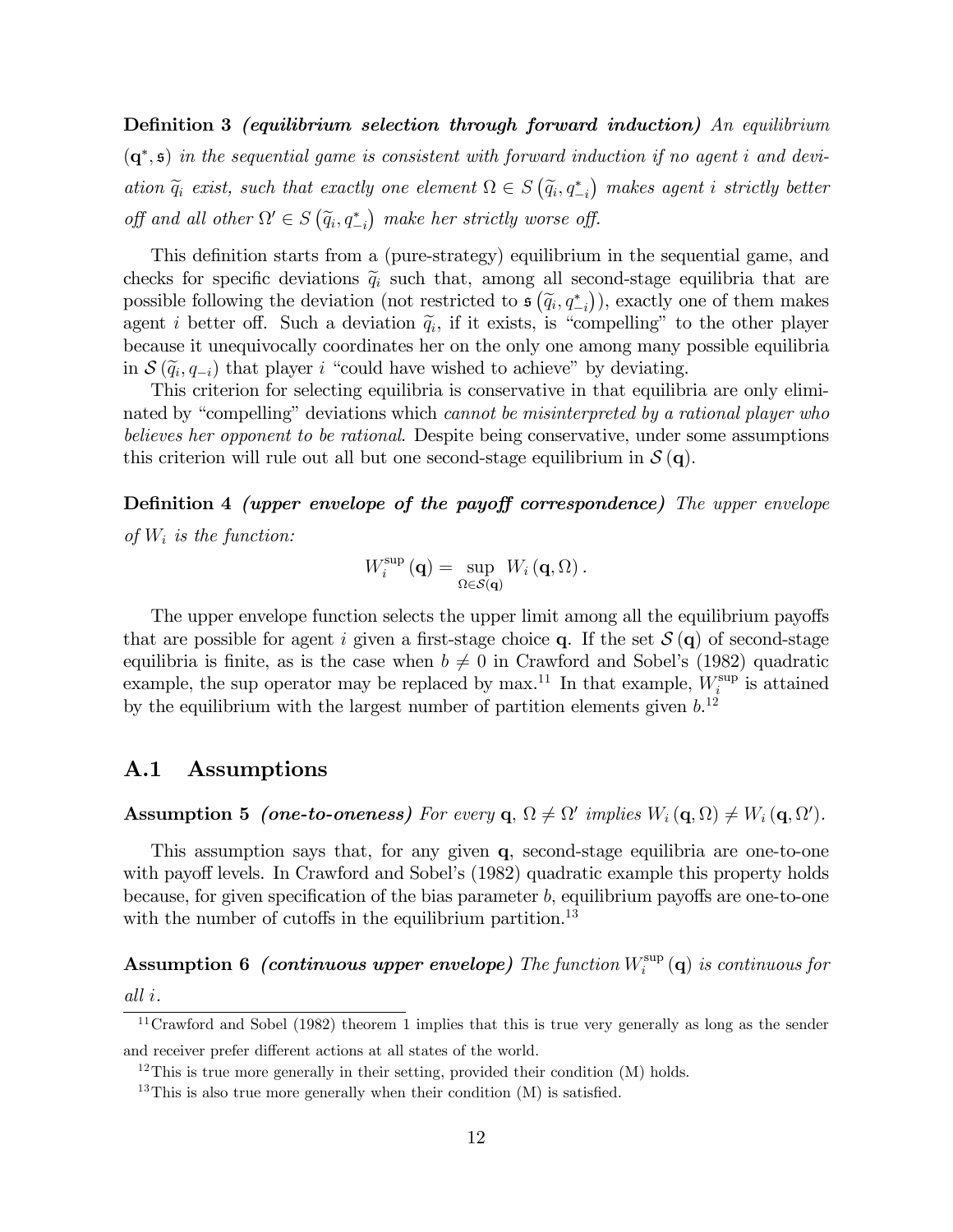Losely speaking this assumption says that  $i$ 's best-equilibrium payoff is continuous in q: This assumption holds in Crawford and Sobelís (1982) quadratic example. To see this, fix the cardinality  $N$  of an equilibrium partition and then the equilibrium payoff in the N-partition equilibrium is continuous in b. Since in the region  $b \neq 0$  there is a finite number of cheap talk equilibria indexed by N, the function  $W_i^{\text{sup}}$  $i_{i}^{\sup}(\mathbf{q})$  is the upper envelope of a finite number of continuous functions, and is thus itself continuous. The function  $W_i^{\text{sup}}$ <sup>sup</sup> (q) is also continuous at  $b = 0$  because as  $b \to 0$  the payoff of the best equilibrium approaches the full-information payoff.

Assumption 7 (worse option is available) Suppose  $(q^*, s)$  is an equilibrium in the sequential game. Then for every *i* there exists a  $\underline{q}_i$  such that

$$
W_i^{\sup} \left( \underline{q}_i, q_{-i}^* \right) \leq W_i \left( \mathbf{q}^*, \Omega^* \right), \text{ where } \Omega^* = \mathfrak{s} \left( \mathbf{q}^* \right).
$$

This assumption says that, for any equilibrium  $\mathbf{q}^*$ , player *i* has a "worse option"  $\underline{q}_i$ available, at which even the best equilibrium in  $\mathcal{S}\left(\underline{q}_i, q_{-i}^*\right)$  $\sum$  gives a (weakly) worse payoff than the equilibrium one.

A  $q_i$  with the required property can always be found if the cost  $c_i(\cdot)$  grows fast enough, simply by picking a very large  $\underline{q}_i$ . Alternatively, in the game described in Section 3, any  $\underline{q}_i$  is suitable such that  $\mathcal{S}\left(\underline{q}_i, q_{-i}^*\right)$ only contains the babbling equilibrium.<sup>14</sup> In Crawford and Sobel's (1982) quadratic example, the assumption holds if, for any given  $q_{-i}$ , agent i's action set includes a  $q_i$  such that  $|b| = |q_R - q_S| > 1/4$ .

Assumption 8 *(finite number of second-stage equilibria are pervasive)* For any given  $q_{-i}$ , the set of points z such that the set  $\mathcal{S} (z,q_{-i})$  has finite cardinality, is dense in R.

This assumption means that for any  $q$  there is an arbitrarily close  $\tilde{q}$  with a finite number of second-stage equilibria. This property holds in Crawford and Sobel's (1982) quadratic example because  $b = 0$  is the only value at which the cheap talk game has an infinite number of equilibria.<sup>15</sup>

$$
W_{i}(\mathbf{q}^{*},\Omega^{*}) \geq W_{i}\left(\underline{q}_{i},\underline{q}_{-i}^{*},\mathfrak{s}\left(\underline{q}_{i},\underline{q}_{-i}^{*}\right)\right)
$$
  

$$
= \sup_{\Omega \in \mathcal{S}\left(\underline{q}_{i},\underline{q}_{-i}^{*}\right)} W_{i}\left(\underline{q}_{i},\underline{q}_{-i}^{*},\Omega\right) = W_{i}^{\sup}\left(\underline{q}_{i},\underline{q}_{-i}^{*}\right),
$$

where the inequality holds because  $(q^*, s)$  is an equilibrium, and the first equality holds because the only element in the set  $\mathfrak{s} \left( \underline{q}_i, q_{-i}^* \right)$ ) is the babbling equilibrium.

 $^{15}$ This property also holds under the more general assumptions of Crawford and Sobel's (1982) Theorem 1.

 $14$ To see this, write: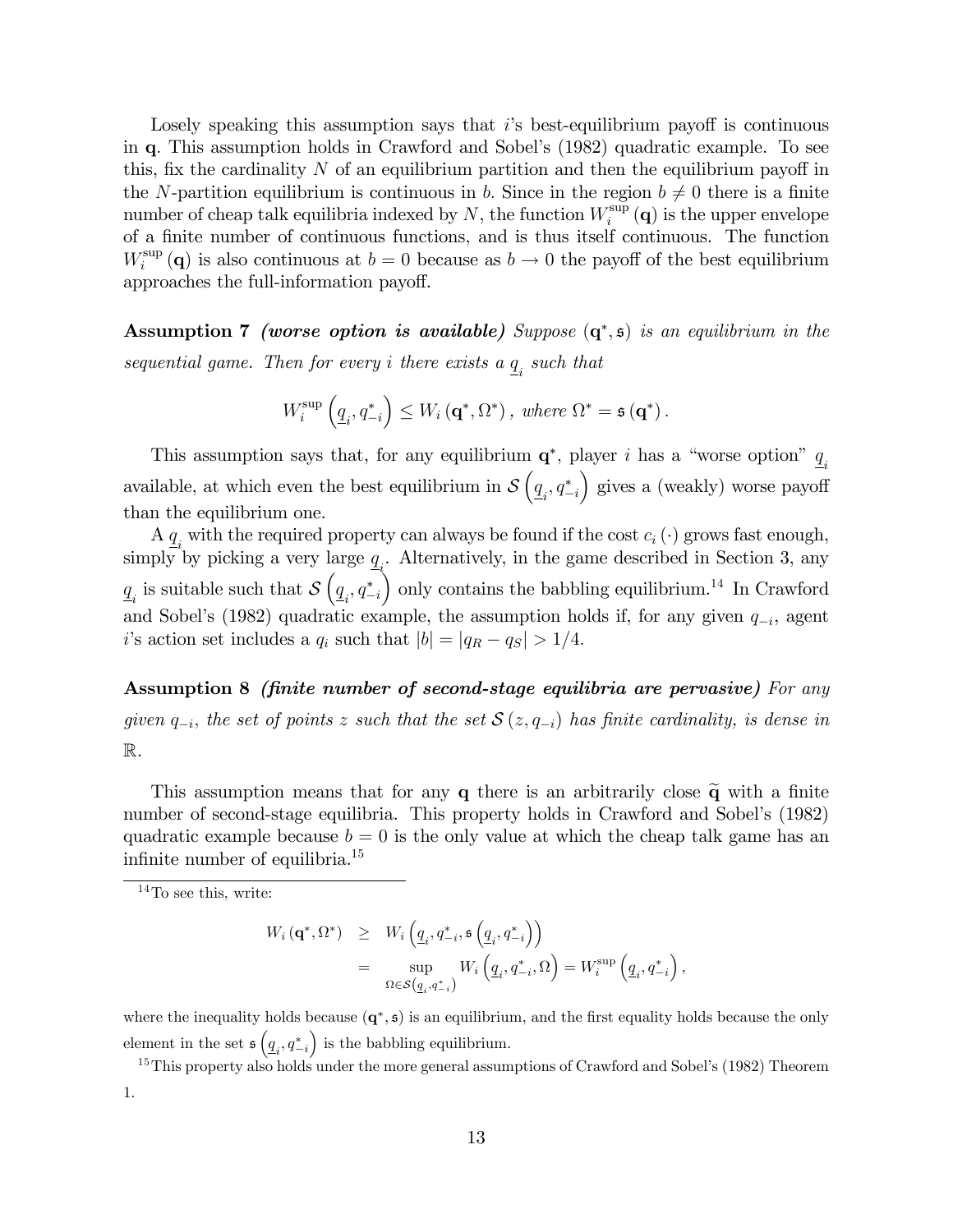### A.2 Results

We say a second-stage equilibrium  $\Omega$  is Pareto-dominant if all players weakly prefer  $\Omega$  to any other equilibrium  $\Omega'$ .

Lemma A.1 *(Pareto-dominant second-stage equilibrium is consistent with for***ward induction)** Consider any equilibrium in the sequential game  $(q^*, s)$ . If  $s(q)$  selects a Pareto-dominant second-stage equilibrium in  $S(q)$  for all  $q$ , then  $(q^*, \mathfrak{s})$  is consistent with forward induction.

**Proof.** Because  $(q^*, \mathfrak{s})$  is an equilibrium, for all i we have:

$$
W_i\left(\mathbf{q}^*,\Omega^*\right)\geq W_i\left(\left(\widetilde{q}_i,q_{-i}^*\right),\mathfrak{s}\left(\widetilde{q}_i,q_{-i}^*\right)\right)\geq W_i\left(\left(\widetilde{q}_i,q_{-i}^*\right),\Omega\right),
$$

where  $\Omega^* = \mathfrak{s}(\mathbf{q}^*)$  and, by Pareto-dominance of  $\mathfrak{s}, \Omega$  is any element of  $\mathcal{S}(\widetilde{q}_i, q_{-i}^*)$ . This means that there is no  $\tilde{q}_i$  and element of  $\mathcal{S}(\tilde{q}_i, q_{-i}^*)$  that make agent i strictly better off than  $(q^*, s(q^*))$ . By definition, this means that  $(q^*, s)$  is consistent with forward induction.

In Crawford and Sobel (1982), the equilibrium with the largest number of partition elements is Pareto-dominant if assumption  $(M)$  holds.<sup>16</sup> If  $\mathfrak s$  selects this equilibrium for every q then, by the above lemma, any equilibrium  $(q^*, s)$  in the sequential game is consistent with forward induction.

To see why the above lemma requires  $\mathfrak{s}(\mathbf{q})$  to be Pareto-dominant for all q, consider the following simple example in the quadratic setting of Crawford and Sobel (1982). Set both cost functions  $\{c_i\} \equiv 0$ , and  $q_R^* = 2/10, q_S^* = 1/10$ . Because  $b = q_R^* - q_S^* = 1/10$ , the best cheap-talk equilibrium has two partition elements. Denote this equilibrium by  $\Omega_2 = \mathfrak{s}(q_R^*, q_S^*)$ . Suppose  $\mathfrak{s}(q)$  picks out the babbling equilibrium for all values of q such that  $q_R - q_S \neq 1/10$  (note that this violates Pareto-dominance). Given this choice of s,  $(q^*, \mathfrak{s})$  is an equilibrium. However,  $(q^*, \mathfrak{s})$  is not consistent with forward induction. To see this, observe that by increasing  $q_S$  slightly above  $q_S^*$ , the sender's best-equilibrium payoff exceeds that at  $(q^*, \mathfrak{s})$ , but the second-highest equilibrium payoff (babbling is the only other one that exists) does not. Thus,  $(q^*, \mathfrak{s})$  is not consistent with forward induction, but is an equilibrium.

Losely speaking, this discussion shows that the forward induction requirement tends to  $\degree$ select/require" high-payoff outcomes in the second stage, both on and off the equilibrium path, that is, over the entire domain of the function  $\mathfrak{s}(\cdot)$ . The next lemma says that, generically, the only second-stage equilibria that are consistent with forward induction are Pareto efficient.

Lemma A.2 (generically, only Pareto-dominant second-stage equilibria are consistent with forward induction) If there is an equilibrium in the sequential game  $(q^*, s)$ 

<sup>16</sup>See their theorems 3 and 5.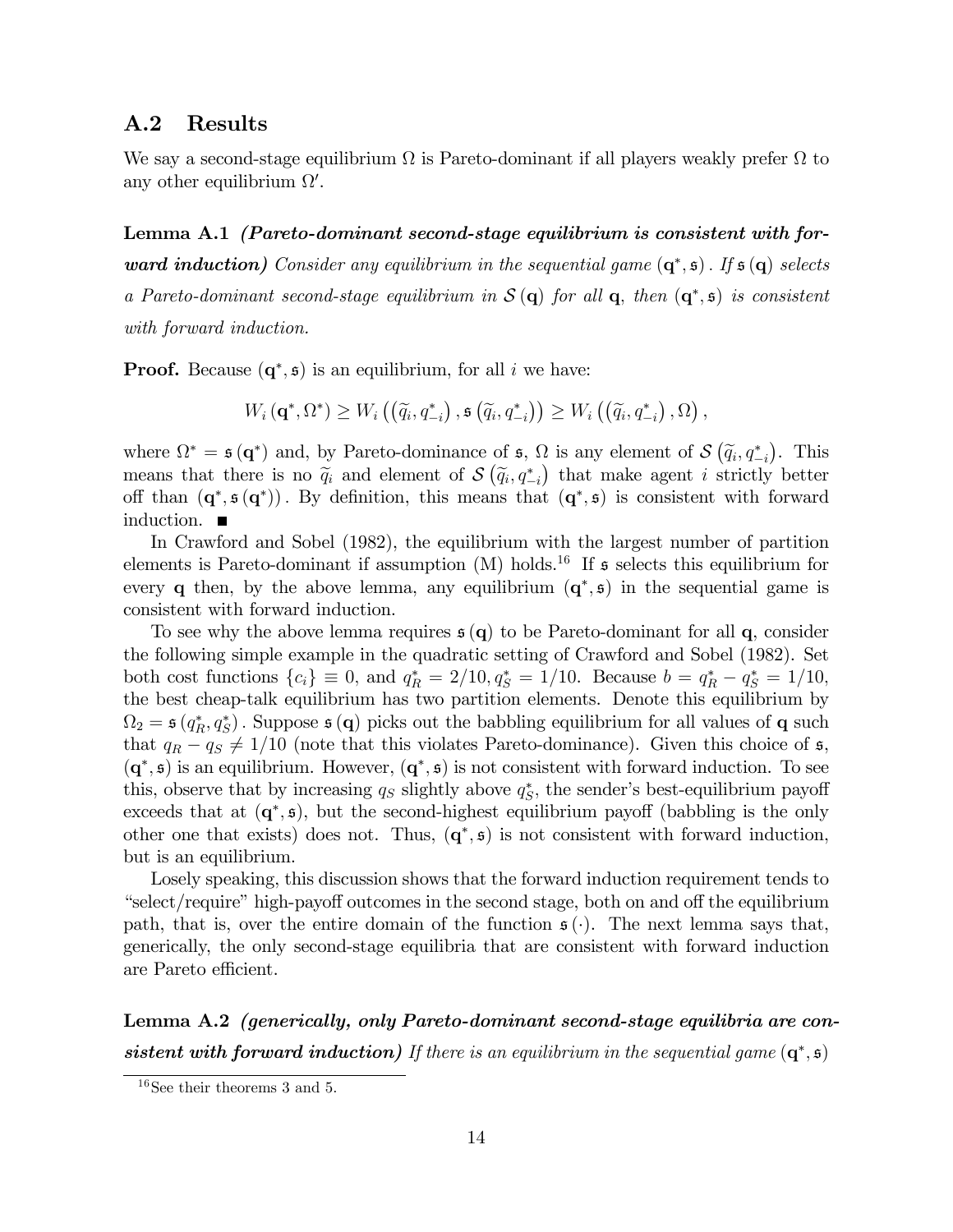such that  $W_i(\mathbf{q}^*, \mathfrak{s}(\mathbf{q}^*))$   $\lt W_i^{\sup}(\mathbf{q}^*)$  for some *i*, then there is a cost function  $\widetilde{c}_i$  arbitrarily close to  $c_i$  in the uniform norm, for which:

#### 1.  $(q^*, s)$  remains an equilibrium in the sequential game

#### 2.  $(q^*, s)$  is not consistent with forward induction.

**Proof.** Fix any  ${V_i, c_i}_{i=R,S}$ ,  $S(\mathbf{q})$ ,  $\mathfrak{s}(\mathbf{q})$ . Take an equilibrium  $(\mathbf{q}^*, \mathfrak{s})$  such that for some i:

$$
W_i\left(\mathbf{q}^*,\Omega^*\right) < W_i^{\text{sup}}\left(\mathbf{q}^*\right),\tag{6}
$$

where  $\Omega^* = \mathfrak{s}(\mathbf{q}^*)$ . We now look for a deviation for player i that demonstrates a violation forward induction either for the cost function  $c_i$  or for a "nearby" one  $\tilde{c}_i$ .<br>
Stern 1: dentifiers a the "thert pointh only only"

Step 1: identifying the "test neighborhood"  $\widetilde{y}$ 

By Assumption 7, there exists a  $\underline{q}_i$  such that

$$
W_i^{\sup} \left( \underline{q}_i, q_{-i}^* \right) \leq W_i \left( \mathbf{q}^*, \Omega^* \right),
$$

which, in conjunction with (6), implies  $q_i \neq q_i^*$ . Assume without loss of generality that  $q_i > q_i^*$  (the other case is treated symmetrically). By the mean value theorem, which applies because  $W_i^{\text{sup}}$ <sup>sup</sup> is continuous by Assumption 6, there is at least one  $y \geq q_i^*$  such that:

$$
W_i^{\text{sup}}\left(y, q_{-i}^*\right) = W_i\left(\mathbf{q}^*, \Omega^*\right).
$$

Let  $\widetilde{y}$  denote the infimum in the set of such y's. This infimum belongs to the set because the set is closed, and thus:

$$
W_i^{\text{sup}}\left(\tilde{y}, q_{-i}^*\right) = W_i\left(\mathbf{q}^*, \Omega^*\right),\tag{7}
$$

which, in conjunction with (6), implies  $\widetilde{y} \neq q_i^*$ .

### Step 2: identifying a "test deviation"  $\widetilde{q}_{\eta}$  arbitrarily close to  $\widetilde{y}$

By Assumption 8, the interval  $(q_i^*, \tilde{y})$  contains an increasing sequence  $\{\tilde{q}_\eta\}_{\eta=1}^\infty$  converging to  $\tilde{y}$  such that, for all  $\eta$ ,  $S(\tilde{q}_\eta, q_{-i}^*)$  is a finite set. Fix any  $\eta$ . Because the set of second-stage equilibria  $S(\tilde{q}_\eta, q_{-i}^*)$  is finite, the set  $W_i((\tilde{q}_\eta, q_{-i}^*)$ ,  $S(\tilde{q}_\eta, q_{-i}^*)$  of associated payoffs has some finite cardinality  $N_{\eta}$ . By assumption 5 the payoffs in this set may be strictly ordered as follows:

$$
w_1(\eta) < w_2(\eta) < \ldots < w_{N\eta}(\eta) = W_i^{\text{sup}}(\widetilde{q}_\eta, q_{-i}^*) \,. \tag{8}
$$

Step 3: constructing the "arbitrarily close" cost function  $\tilde{c}_i(q;\eta)$ Fix any  $\eta$ . Denote

$$
\Delta(\eta) = W_i^{\sup} \left( \tilde{q}_\eta, q_{-i}^* \right) - W_i \left( \mathbf{q}^*, \Omega^* \right) > 0, \tag{9}
$$

where the inequality follows from the fact that for every  $z \in (q_i^*, \tilde{y})$  we have  $W_i^{\text{sup}}$  $\sum_{i}^{\sup} (z, q_{-i}^*)$  $W_i^{\text{sup}}$  $\hat{y}_{i}^{\text{sup}}(\tilde{y}, q_{-i}^{*}) = W_{i}(\mathbf{q}^{*}, \Omega^{*})$  (both the inequality and the equality follow from the definition of  $\widetilde{y}$ ).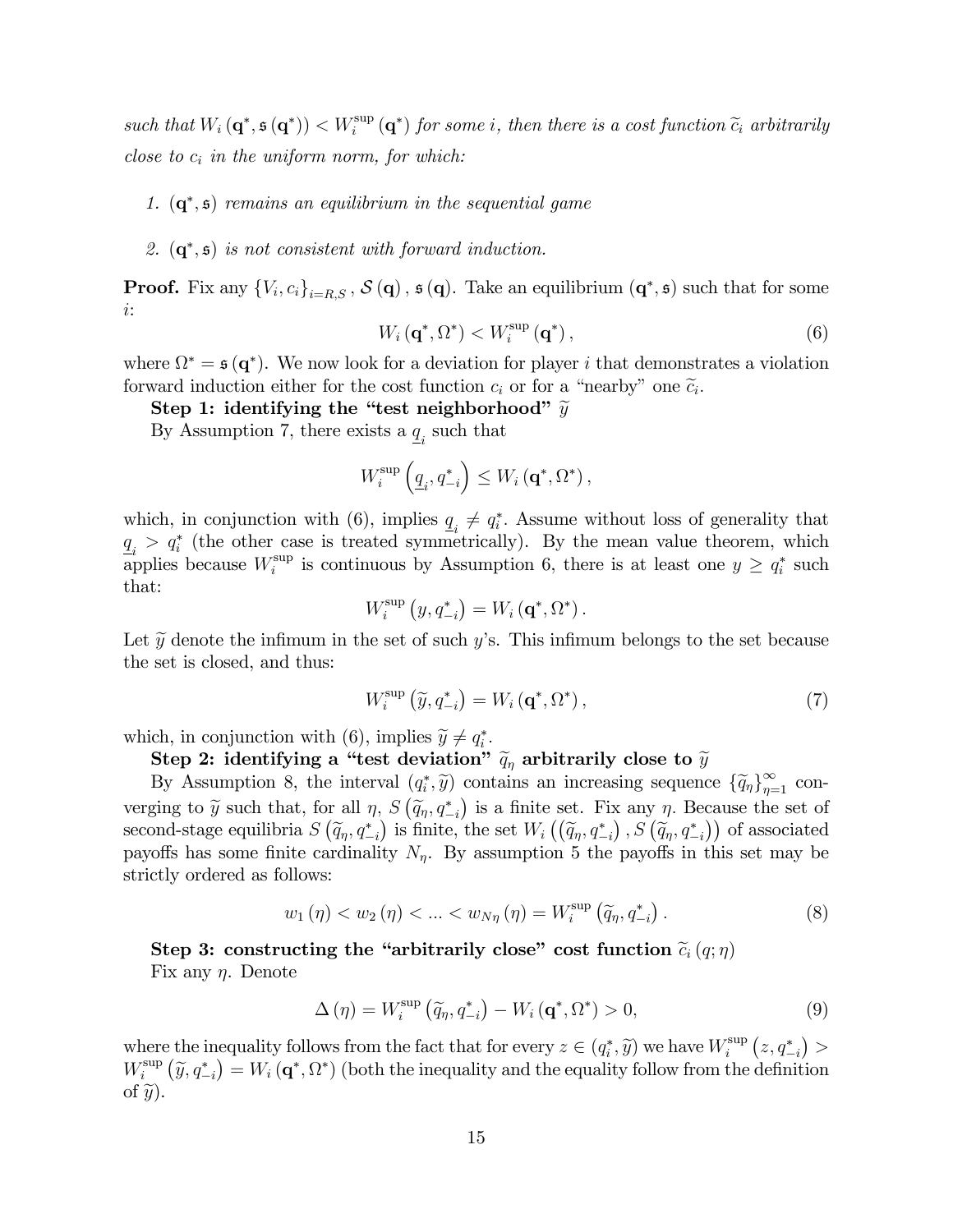We use the quantity  $\Delta(\eta)$  to define an ancillary "upper bound" function that is close to  $c_i$ :

$$
\overline{c}_{i}(q;\eta) = c_{i}(q) + \Delta(\eta) - \frac{1}{2}\min\left[\Delta(\eta), w_{N\eta}(\eta) - w_{N\eta-1}(\eta)\right].
$$
\n(10)

The function  $\bar{c}_i(\cdot;\eta)$  is greater than  $c_i(\cdot)$ , but only by a "small amount" less than  $\Delta(\eta)$ . Now we construct the main object of interest. Let  $\tilde{c}_i(q;\eta)$  be any continuous function such that:

$$
\begin{array}{rcl}\n\widetilde{c}_{i}\left(q;\eta\right) & \in & \left[c_{i}\left(q\right),\overline{c}_{i}\left(q;\eta\right)\right] \\
\widetilde{c}_{i}\left(\widetilde{q}_{\eta};\eta\right) & = & \overline{c}_{i}\left(\widetilde{q}_{\eta};\eta\right) \\
\widetilde{c}_{i}\left(q_{i}^{*};\eta\right) & = & c_{i}\left(q_{i}^{*}\right).\n\end{array}
$$

Step 4: showing that the "test deviation"  $\tilde{q}_{\eta}$  in conjunction with the cost function  $\tilde{c}_i(q;\eta)$  triggers a violation of forward induction

Fix any  $\eta$ . The payoff function of an agent who is endowed with the cost function  $\widetilde{c}_i(q;\eta)$  instead of  $c_i(q)$  is denoted by:

$$
W_i (\mathbf{q}, \Omega) = V_i (q_i, q_{-i}; \Omega) - \widetilde{c}_i (q_i; \eta).
$$

Denote the ordered elements of the set of payoffs  $\widetilde{W}_i\left(\left(\widetilde{q}_\eta,q_{-i}^*\right),S\left(\widetilde{q}_\eta,q_{-i}^*\right)\right)$  by:

$$
\widetilde{w}_1(\eta) < \widetilde{w}_2(\eta) < \ldots < \widetilde{w}_{N\eta}(\eta),
$$

with generic element:

$$
\widetilde{w}_n(\eta) = w_n(\eta) + c_i(\widetilde{q}_\eta) - \widetilde{c}_i(\widetilde{q}_\eta; \eta). \tag{11}
$$

Now note that:

$$
\widetilde{w}_{N\eta}(\eta) = W_i^{\text{sup}}(\widetilde{q}_{\eta}, q_{-i}^*) + c_i(\widetilde{q}_{\eta}) - \widetilde{c}_i(\widetilde{q}_{\eta}; \eta) \n= W_i^{\text{sup}}(\widetilde{q}_{\eta}, q_{-i}^*) + c_i(\widetilde{q}_{\eta}) - \overline{c}_i(\widetilde{q}_{\eta}; \eta) \n= W_i^{\text{sup}}(\widetilde{q}_{\eta}, q_{-i}^*) - \Delta(\eta) + \frac{1}{2} \min [\Delta(\eta), w_{N\eta}(\eta) - w_{N\eta-1}(\eta)] \n= W_i(\mathbf{q}^*, \Omega^*) + \frac{1}{2} \min [\Delta(\eta), w_{N\eta}(\eta) - w_{N\eta-1}(\eta)] \n> W_i(\mathbf{q}^*, \Omega^*) \n= \widetilde{W}_i(\mathbf{q}^*, \Omega^*)
$$

In the above formulas, the first equality comes from the definition of  $\widetilde{w}_n(\eta)$  (eq. 11), after using (8) to substitute for  $w_{N\eta}(\eta)$ . The next equality holds because  $\tilde{c}_i(\tilde{q}_\eta;\eta) = \bar{c}_i(\tilde{q}_\eta;\eta)$ by construction. The equality in line 3 results from substituting for  $\bar{c}_i$  using (10), and the next equality follows from substituting for  $\Delta(\eta)$  using (9). The strict inequality holds because both arguments of the min operator are strictly positive. The final equality holds because  $\tilde{c}_i(q_i^*; \eta) = c_i(q_i^*)$  by construction.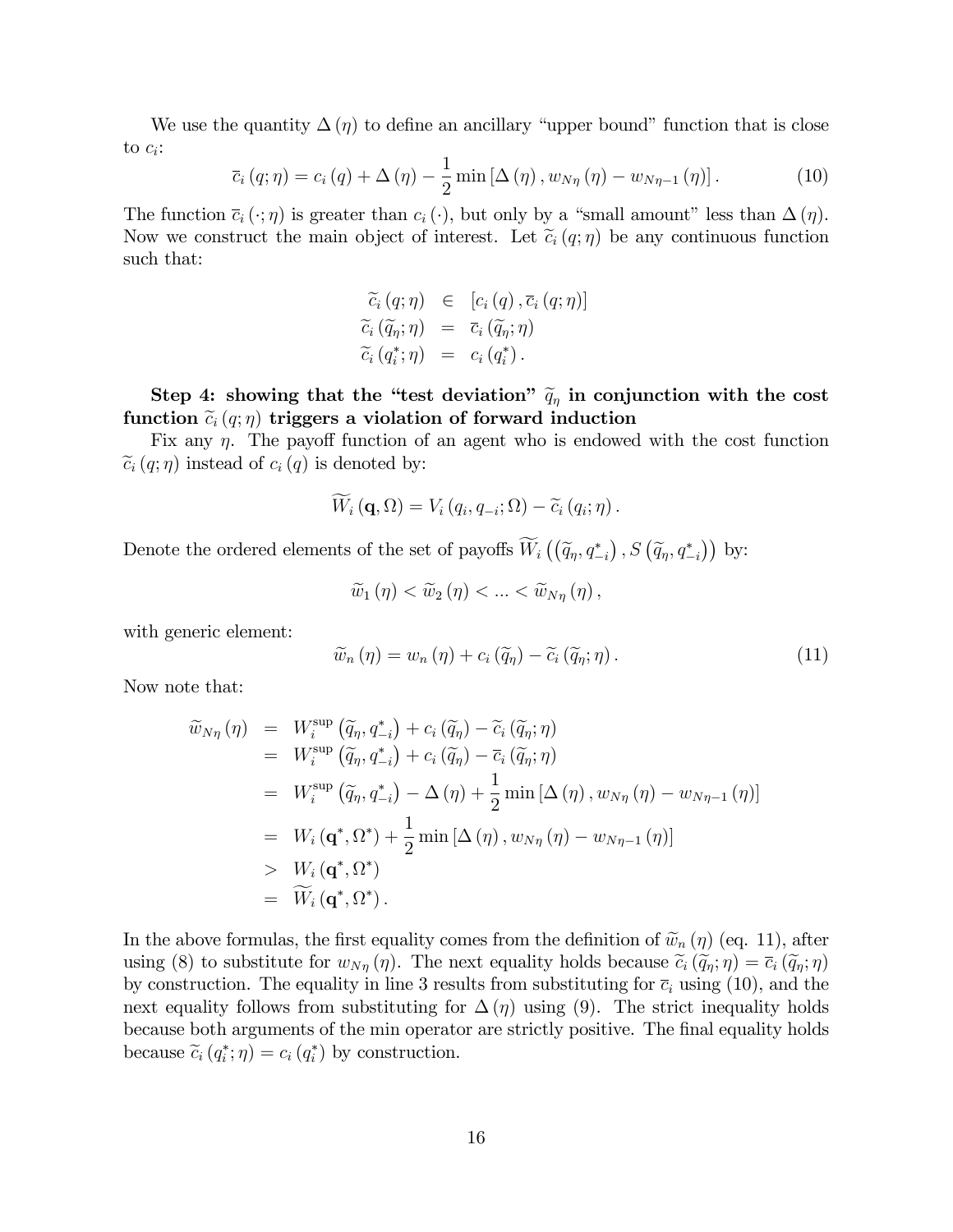Proceeding as in the previous paragraph:

$$
\widetilde{w}_{N\eta-1}(\eta) = w_{N\eta-1}(\eta) + c_i(\widetilde{q}_{\eta}) - \widetilde{c}_i(\widetilde{q}_{\eta}; \eta)
$$
\n
$$
= w_{N\eta-1}(\eta) - \Delta(\eta) + \frac{1}{2} \min [\Delta(\eta), w_{N\eta}(\eta) - w_{N\eta-1}(\eta)]
$$
\n
$$
\leq w_{N\eta-1}(\eta) - \Delta(\eta) + \frac{1}{2} [w_{N\eta}(\eta) - w_{N\eta-1}(\eta)]
$$
\n
$$
< w_{N\eta-1}(\eta) - \Delta(\eta) + [w_{N\eta}(\eta) - w_{N\eta-1}(\eta)]
$$
\n
$$
= W_i^{\sup} (\widetilde{q}_{\eta}, q_{-i}^*) - \Delta(\eta)
$$
\n
$$
= W_i(\mathbf{q}^*, \Omega^*)
$$
\n
$$
= \widetilde{W}_i(\mathbf{q}^*, \Omega^*)
$$

In the above formulas, the equality in line 5 uses (8) to substitute for  $w_{N\eta}(\eta)$ .

In sum, we have shown that

$$
\widetilde{w}_{N\eta-1}(\eta) < \widetilde{W}_i(\mathbf{q}^*, \Omega^*) < \widetilde{w}_{N\eta}(\eta). \tag{12}
$$

#### Step 5: wrap up

We have shown that, for every  $\eta$ :

Under  $\widetilde{c}_i(q;\eta)$ , the pair  $(\mathbf{q}^*,\mathfrak{s})$  remains an equilibrium in the sequential game.

This is true because  $q_i^*$  remains a best response to  $q_{-i}^*$  (this follows because, by con- $\text{struction } \widetilde{c}_i\left(q_i^*;\eta\right) = c_i\left(q_i^*\right) \text{ and } \widetilde{c}_i\left(q;\eta\right) \geq c_i\left(q\right).$ 

Under  $\widetilde{c}_i(q;\eta)$ , the pair  $(\mathbf{q}^*,\mathfrak{s})$  is not consistent with forward induction.

This is true because equation (12). Note that while this equation is a statement about payoffs, also has implications for *second-stage equilibria* in light of Assumption 5. Indeed, equation (12) shows that the deviation  $\tilde{q}_\eta$  is such that exactly one element of  $\mathcal{S}(\tilde{q}_\eta, q_{-i}^*)$ makes agent  $i$  strictly better off and all others make her strictly worse off. Thus, the deviation  $\tilde{q}_\eta$  is used to show that the equilibrium  $(\mathbf{q}^*, \mathfrak{s})$  is not consistent with forward induction.

It remains to show that  $\tilde{c}_i(q;\eta)$  and  $c_i(q)$  can be made arbitrarily close by an opportune choice of  $\eta$ . To verify this, observe that, for all  $q$ ,

$$
0 \leq \widetilde{c}_i (q; \eta) - c_i (q) < \Delta (\eta) .
$$

Substitute (7) into (9) to get:

$$
\Delta(\eta) = W_i^{\text{sup}}(\widetilde{q}_\eta, q_{-i}^*) - W_i^{\text{sup}}(\widetilde{y}, q_{-i}^*)
$$

By construction, the sequence  $\{\tilde{q}_\eta\}_{\eta=1}^\infty$  converges to  $\tilde{y}$ , and by continuity of  $W_i^{\text{sup}}$ i (Assumption 6) we get:

$$
\lim_{\eta \to \infty} \Delta(\eta) = \lim_{\eta \to \infty} W_i^{\text{sup}}(\widetilde{q}_{\eta}, q_{-i}^*) - W_i^{\text{sup}}(\widetilde{y}, q_{-i}^*) = 0.
$$

This shows that a suitable choice of  $\eta$  makes  $\Delta(\eta)$  the uniform distance between  $\tilde{c}_i(q;\eta)$ and  $c_i(q)$  arbitrarily small.  $\blacksquare$ 

These two lemmas apply directly to the cheap talk game with endogenous conflicts of interest described in Section 3.